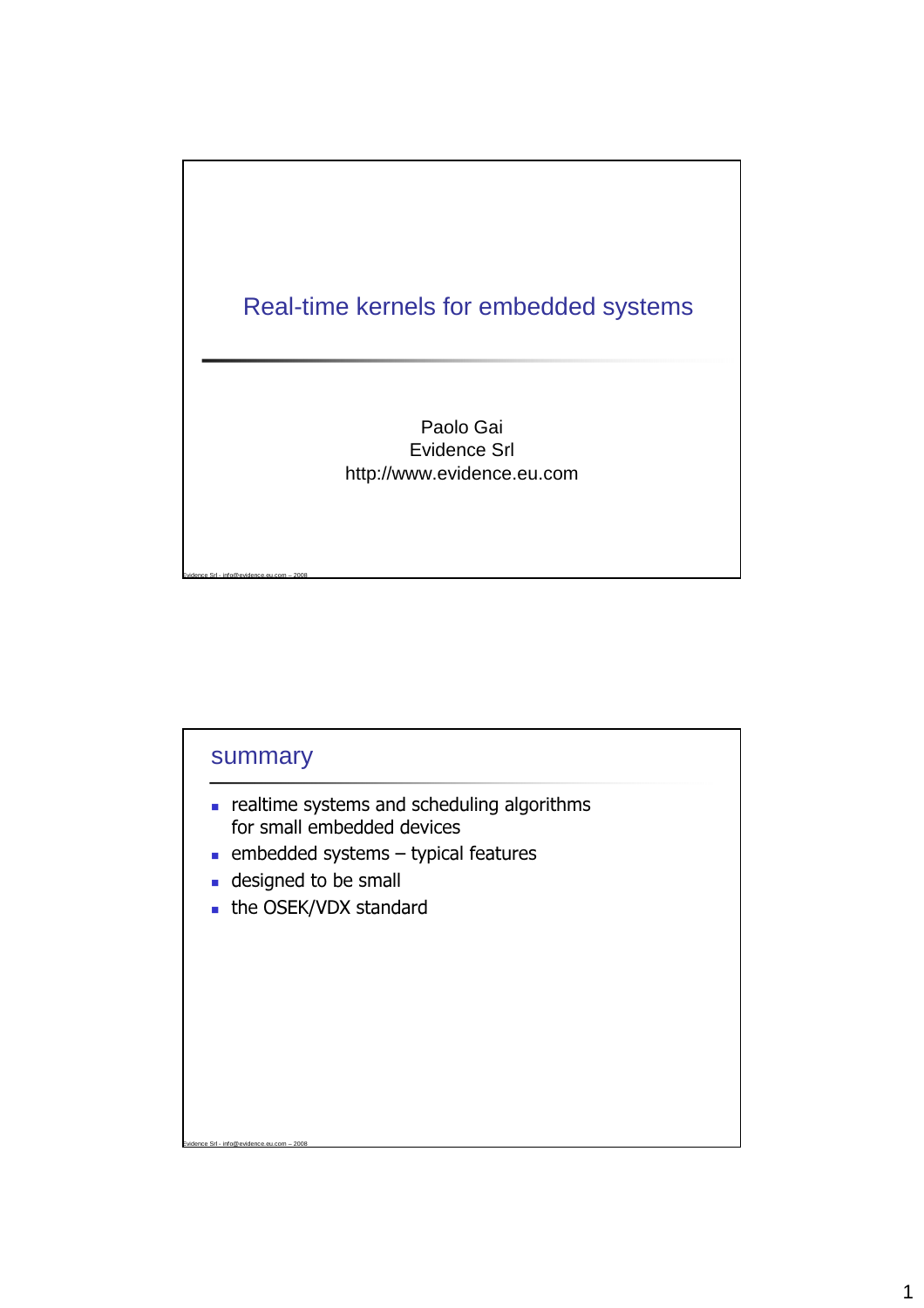

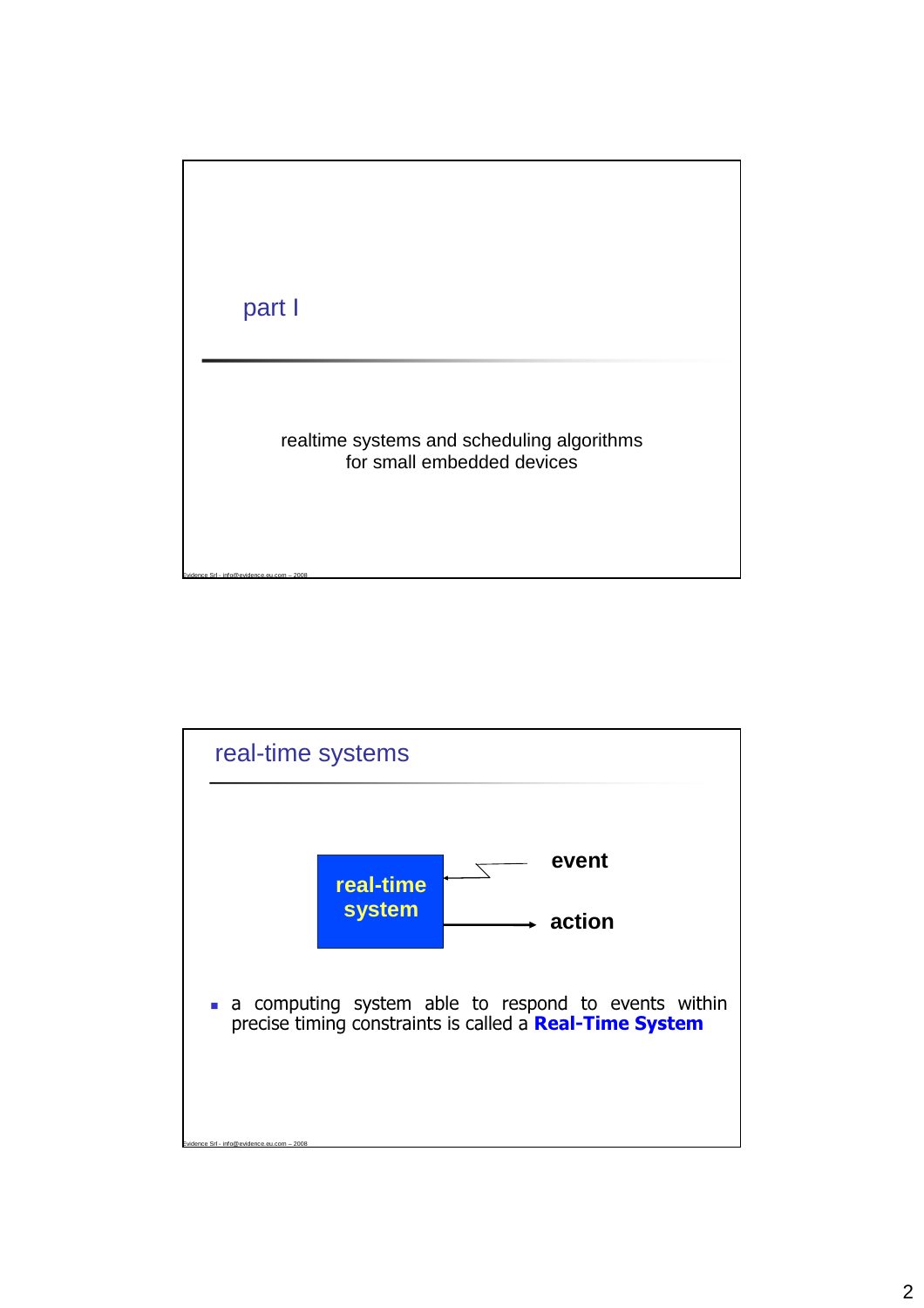

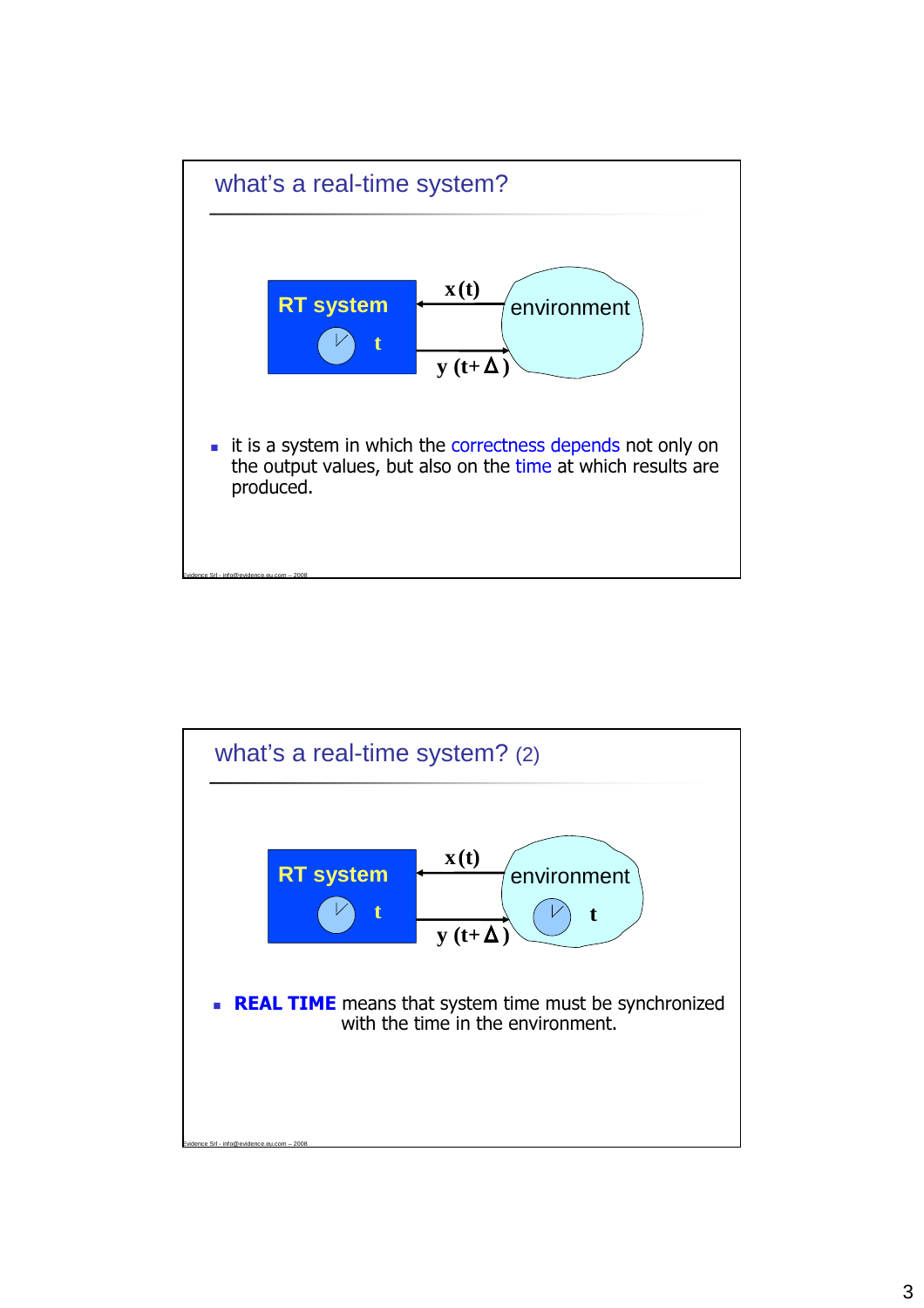

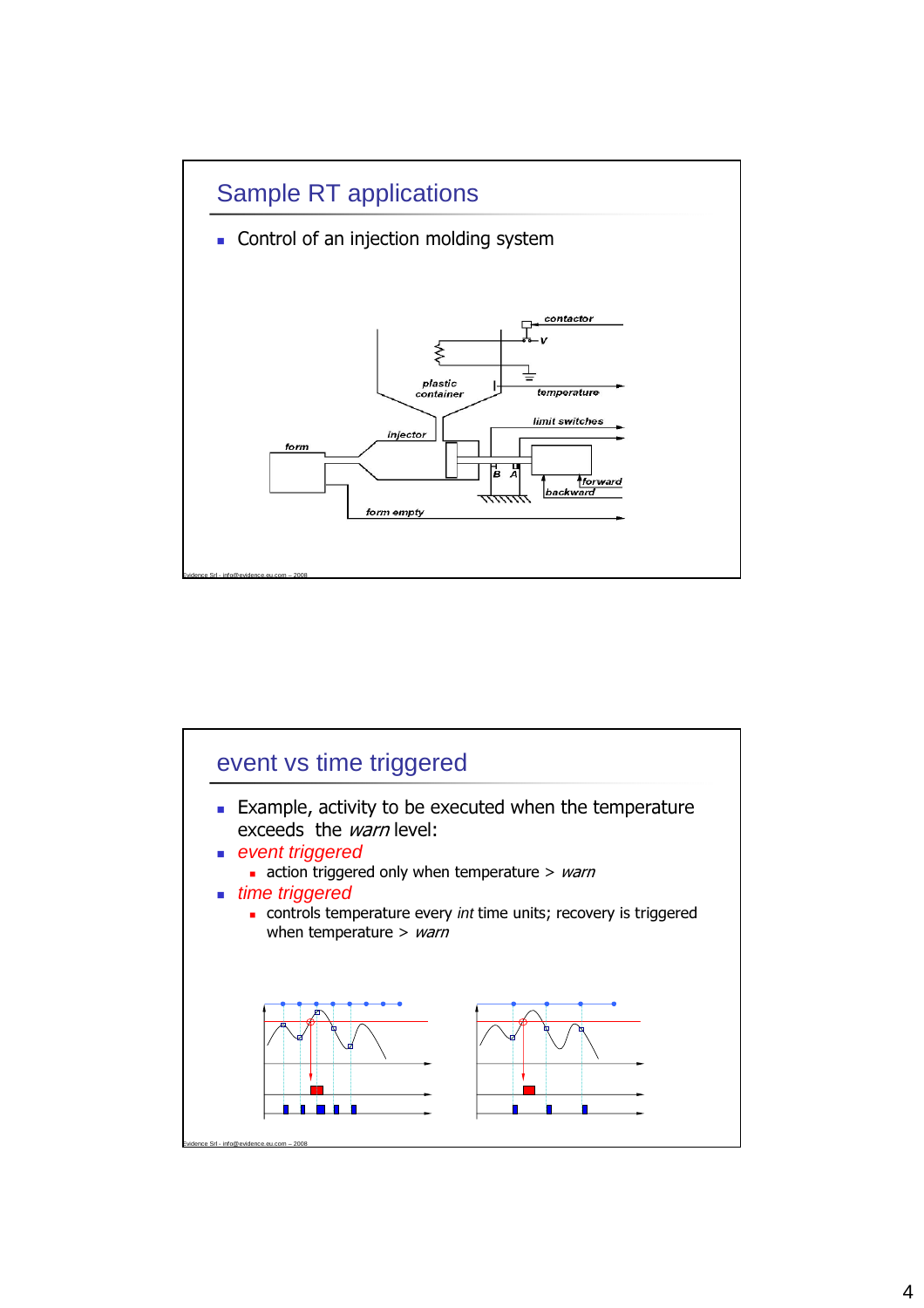

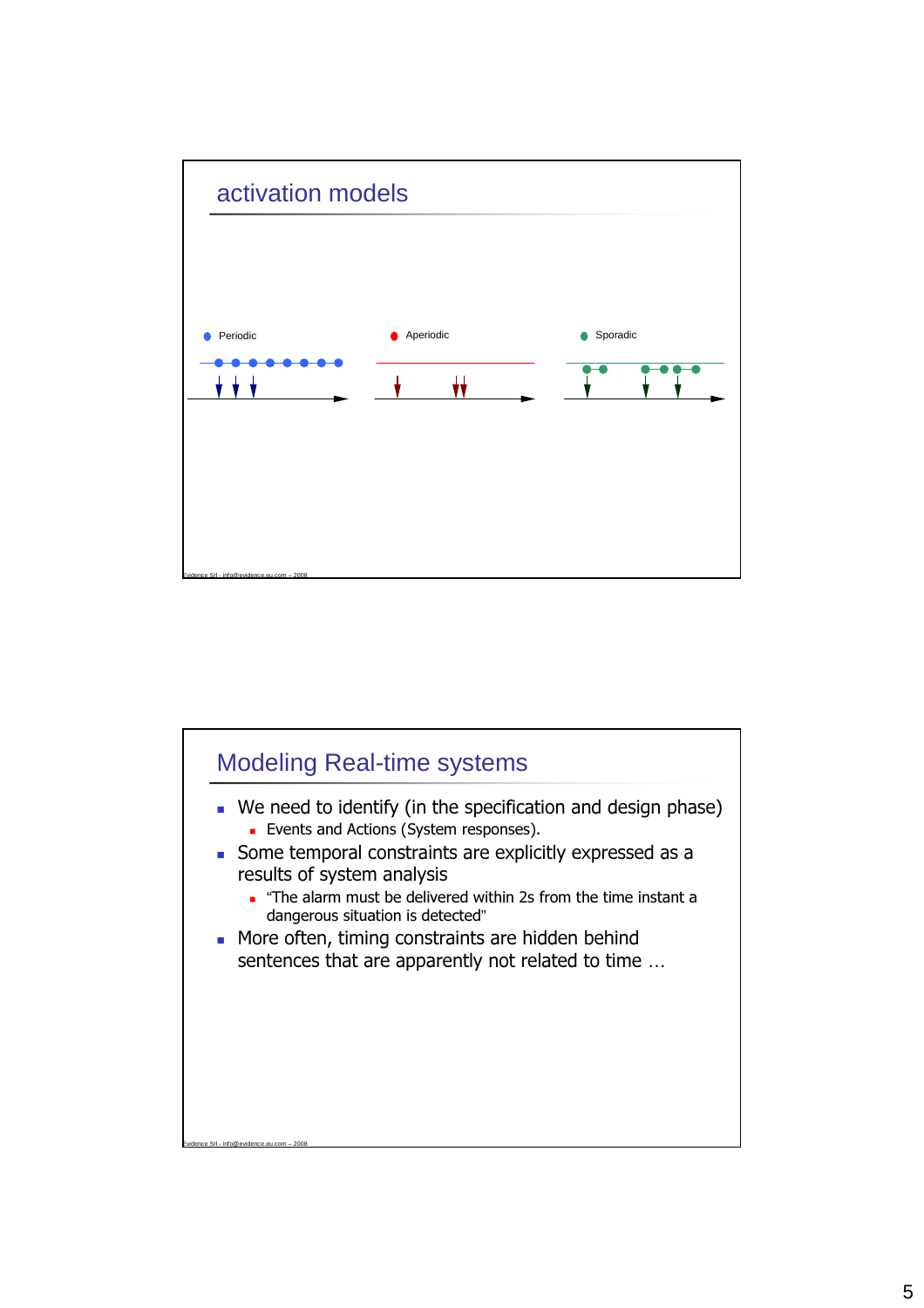

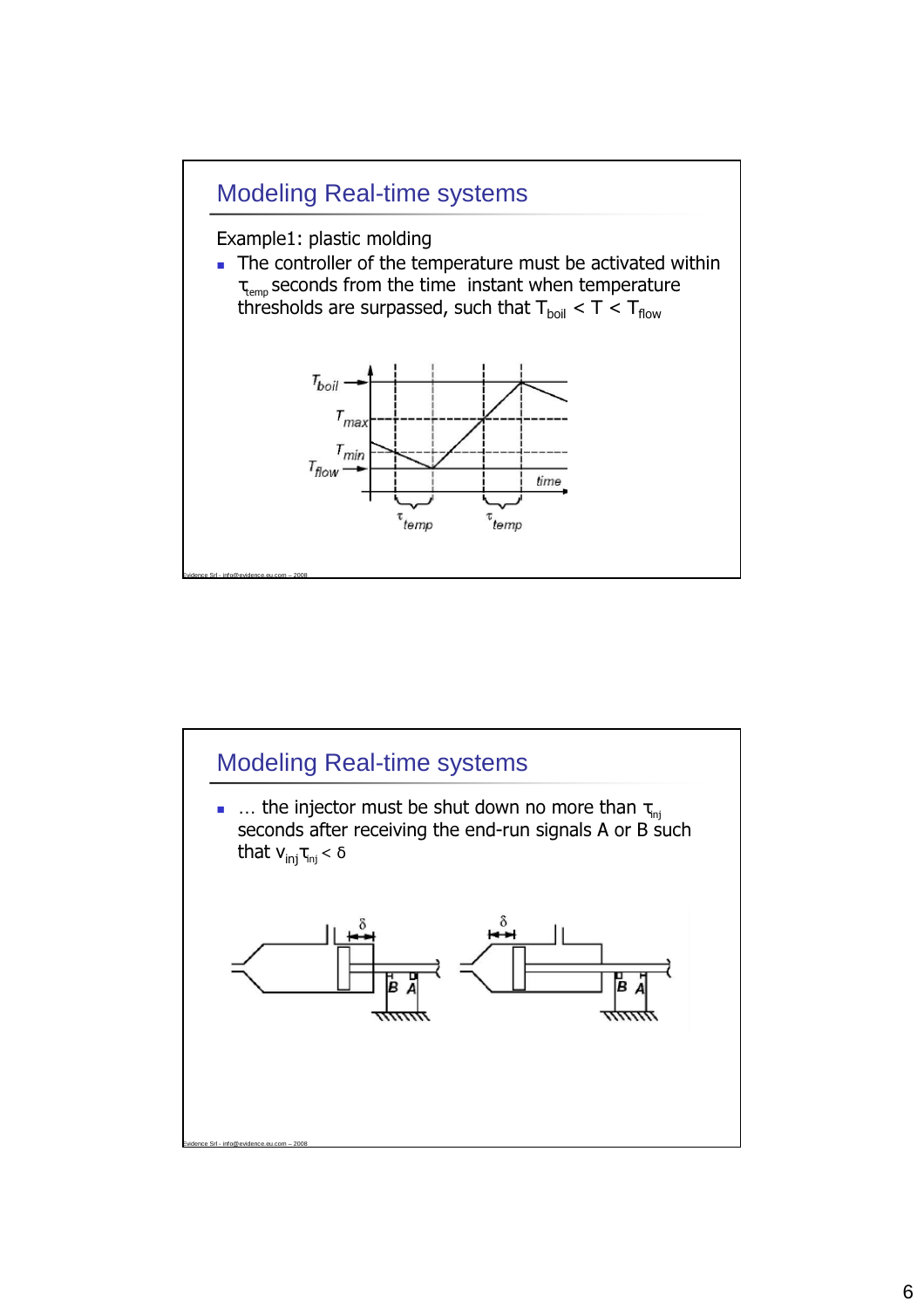

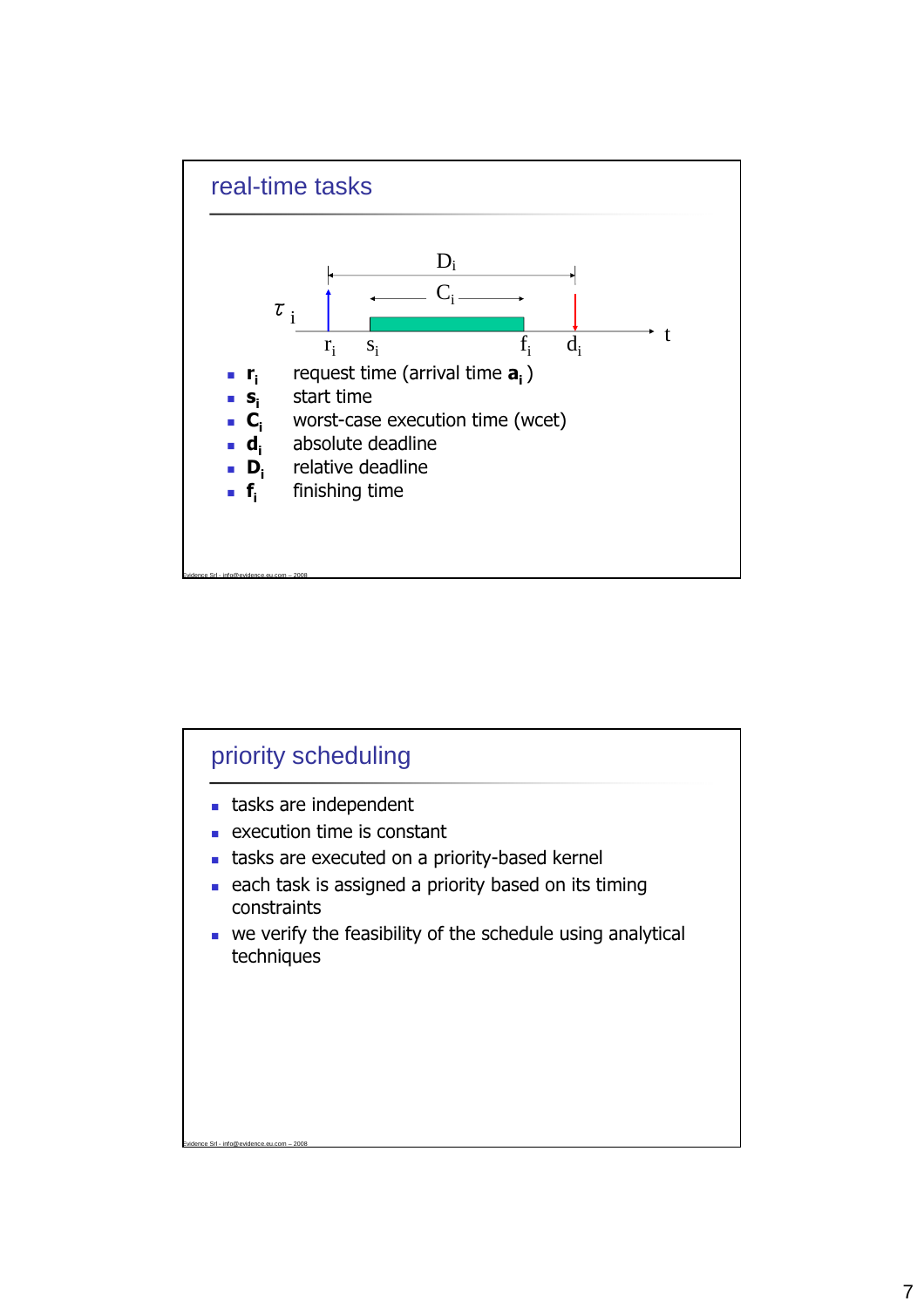

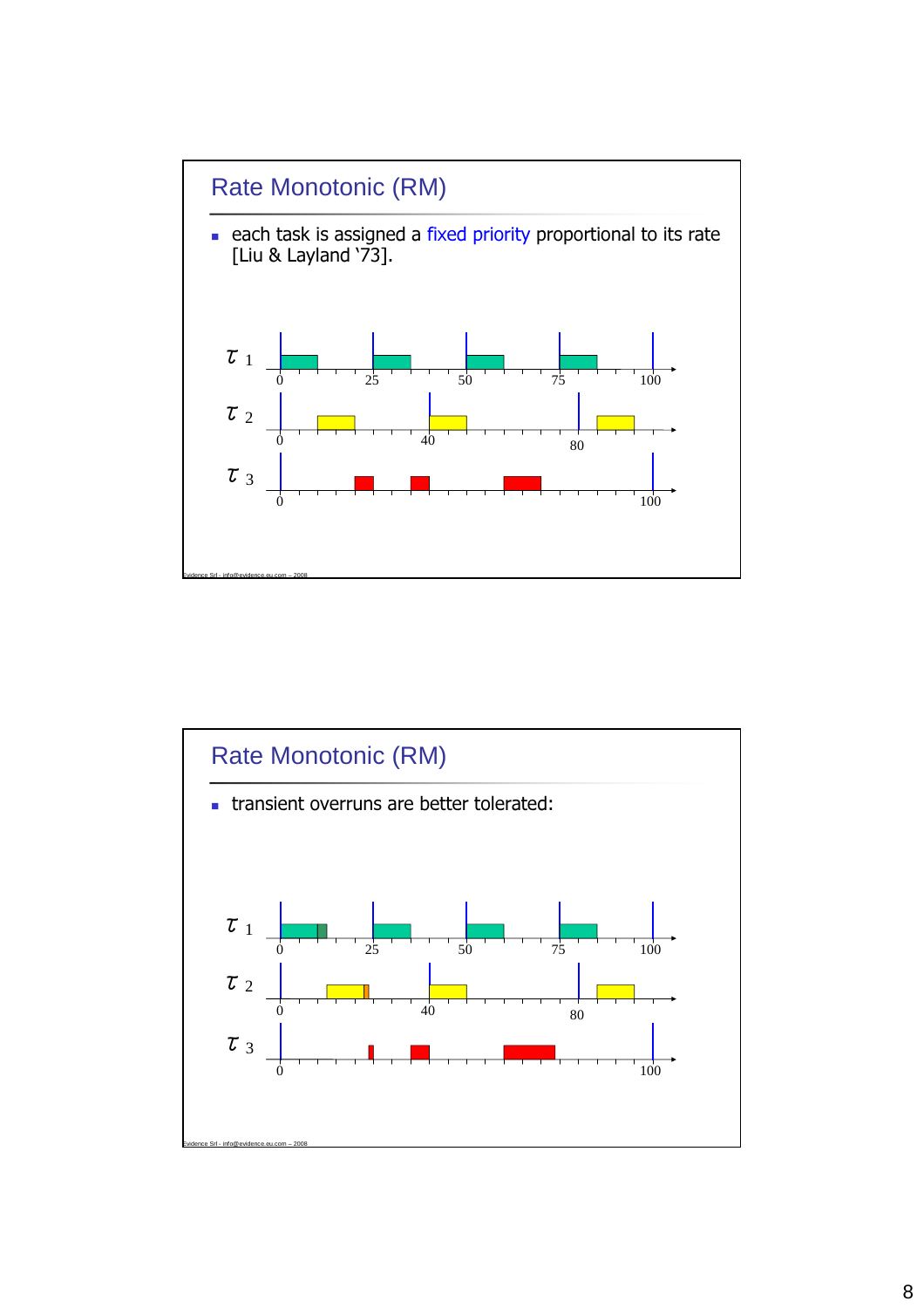how can we verify feasibility?

each task uses the processor for a fraction of time:

$$
U_i = \frac{C_i}{T_i}
$$

hence the total processor utilization is:

$$
U_p = \sum_{i=1}^n \frac{C_i}{T_i}
$$

 $\blacksquare$  U<sub>p</sub> is a misure of the processor load

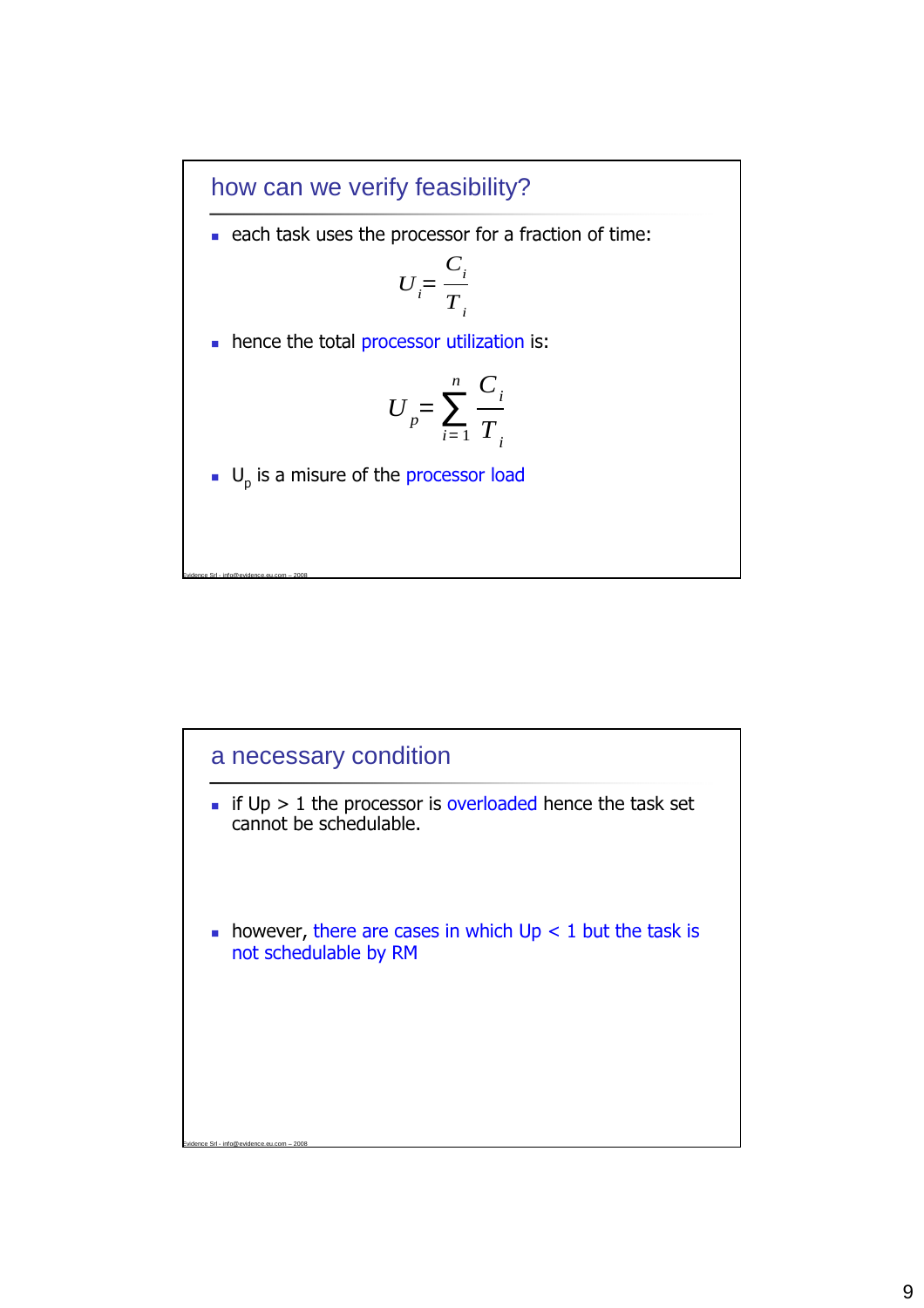

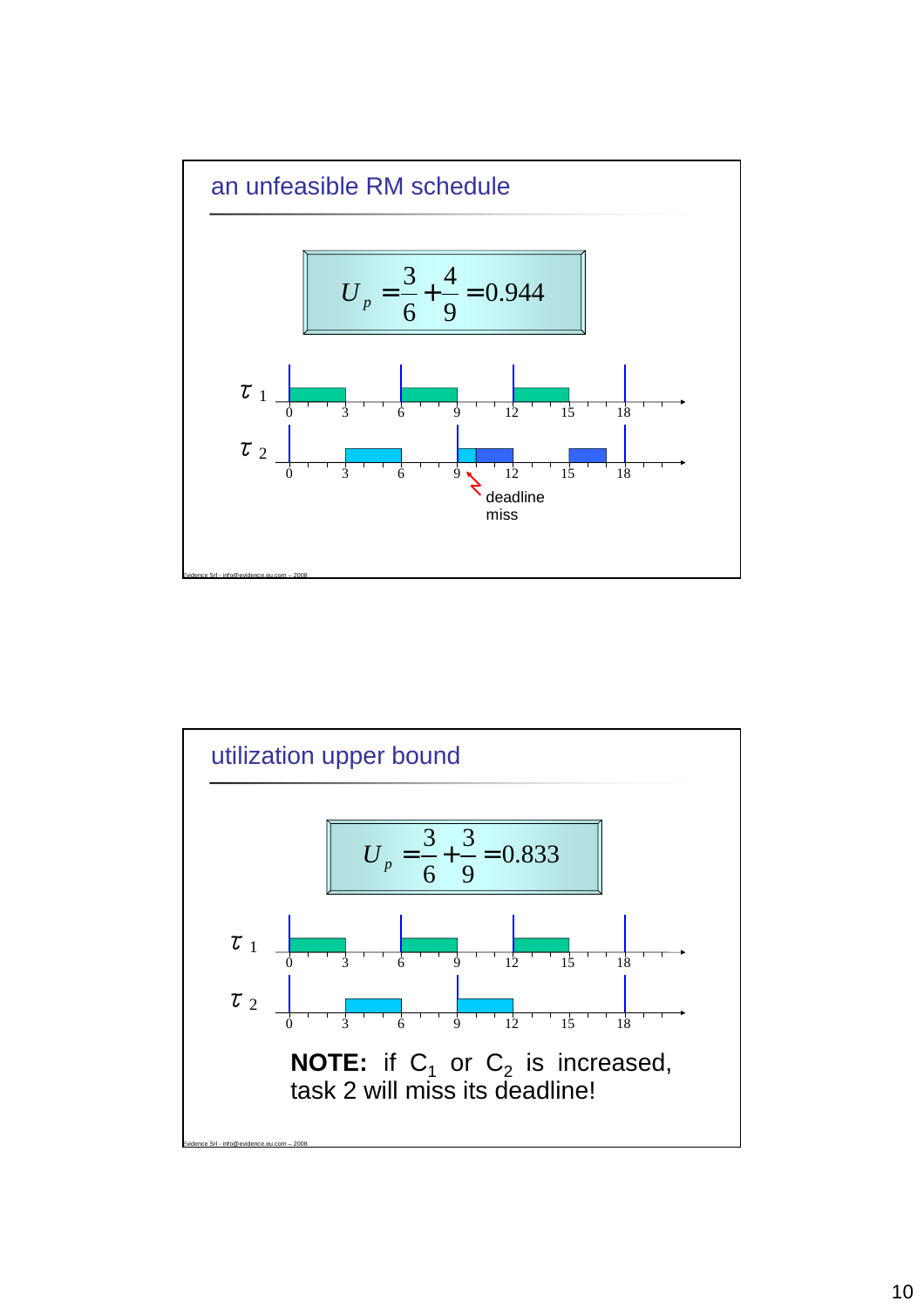

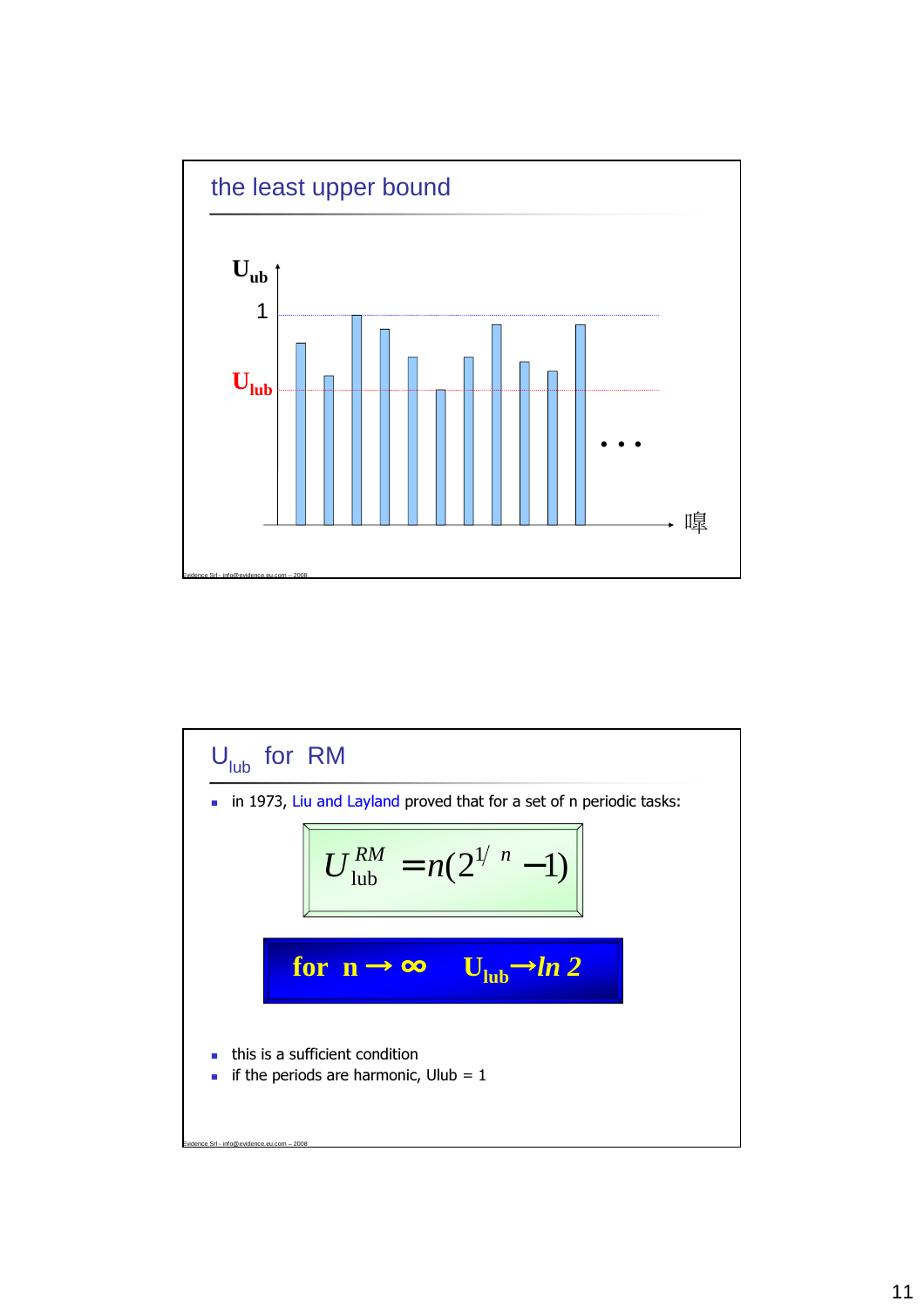

RM guarantee test we compute the processor utilization as: **guarantee test (only sufficient):**  $U_p = \sum$  $\overline{i}$  = 1  $\frac{n}{\cdot}$   $C_i$ *Ti*  $U_p < n(2^{1/n}-1)$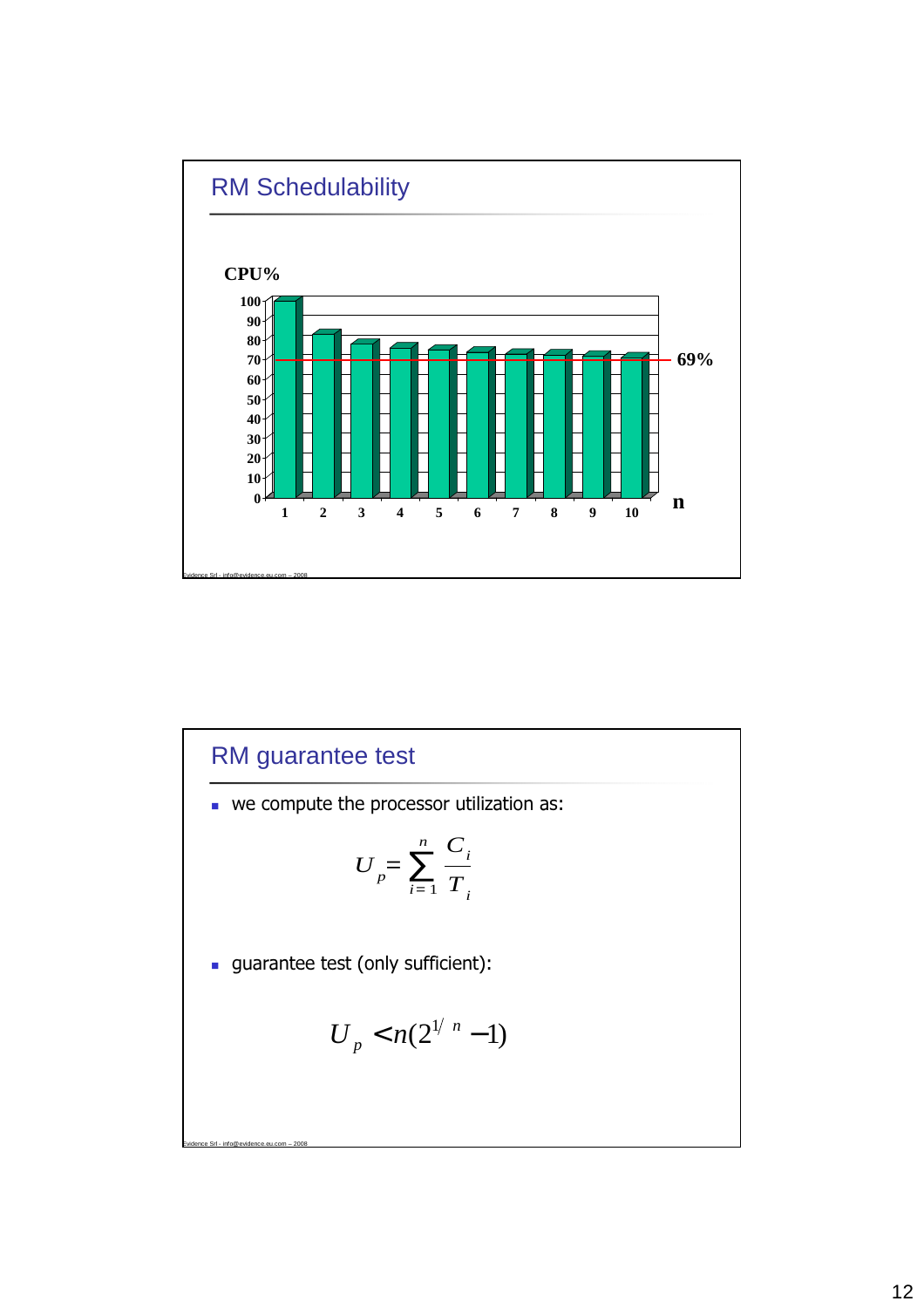

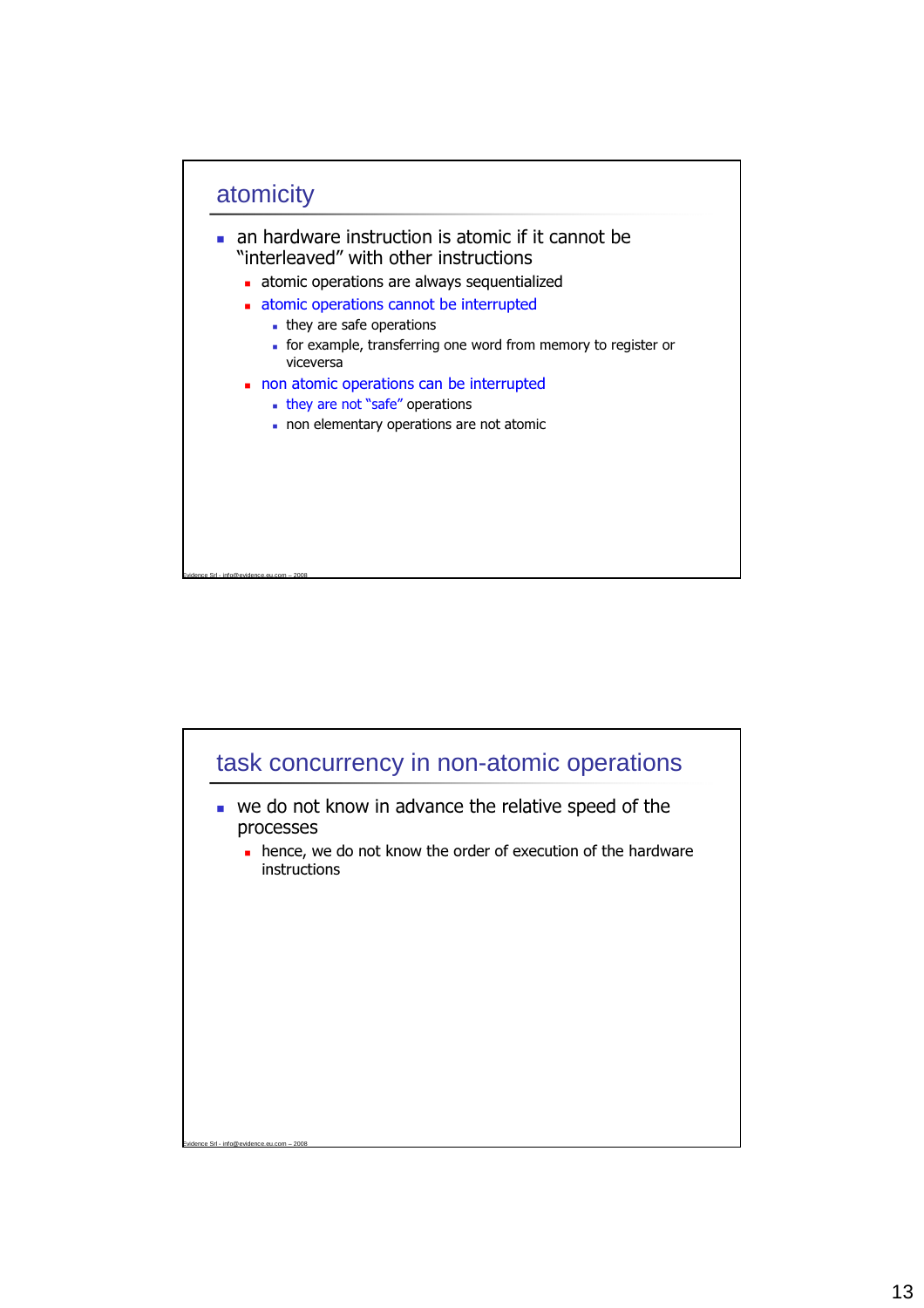

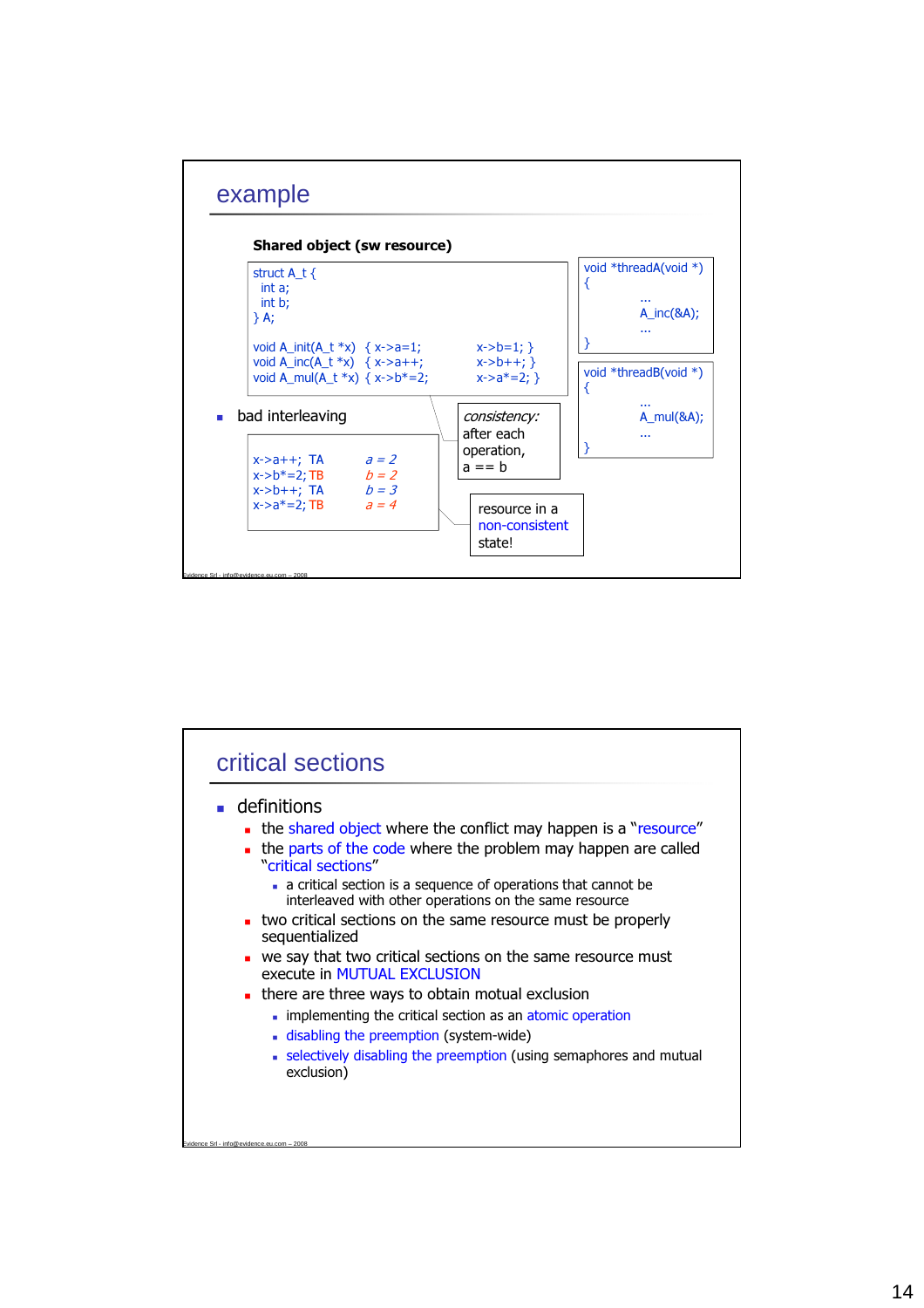

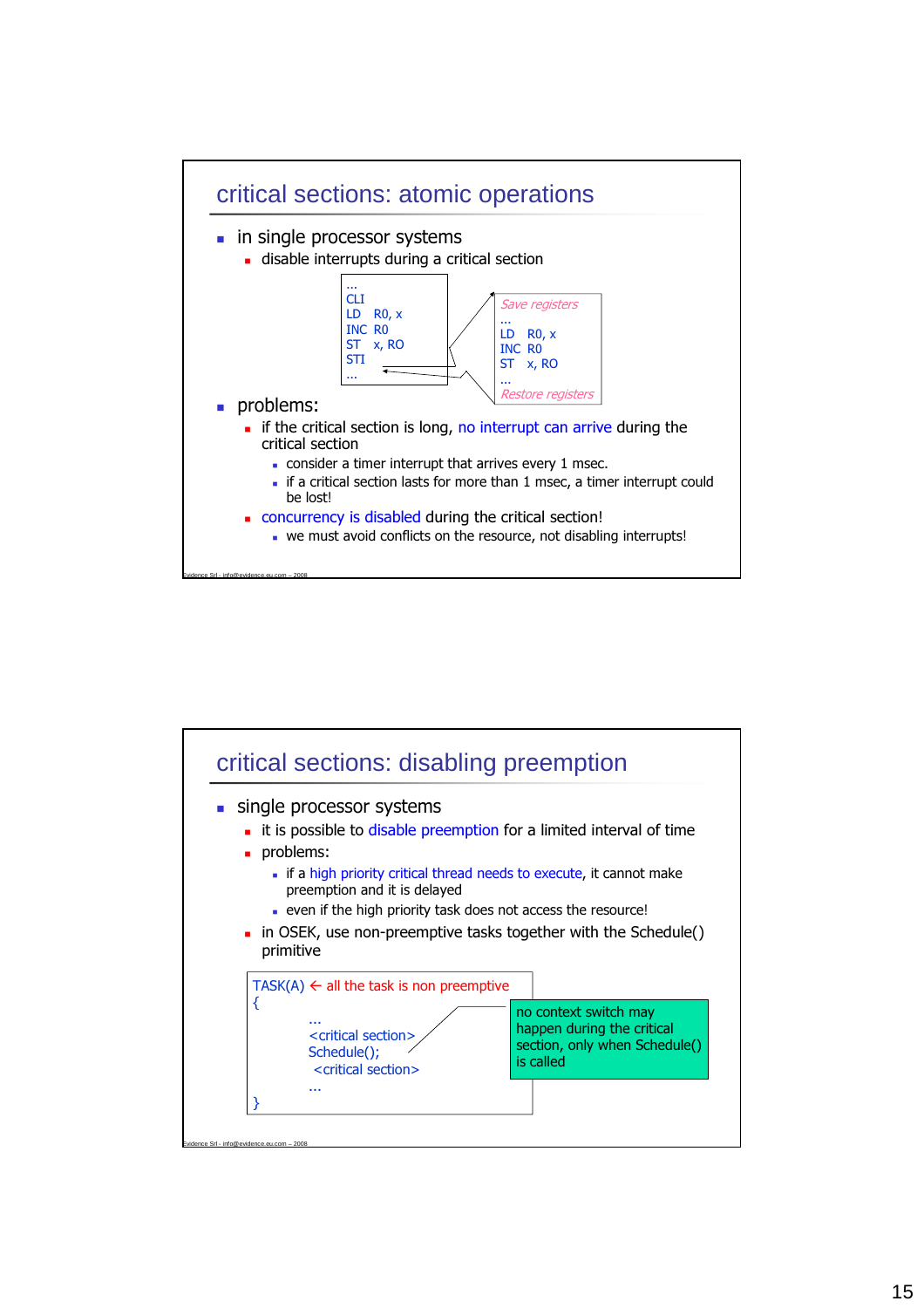

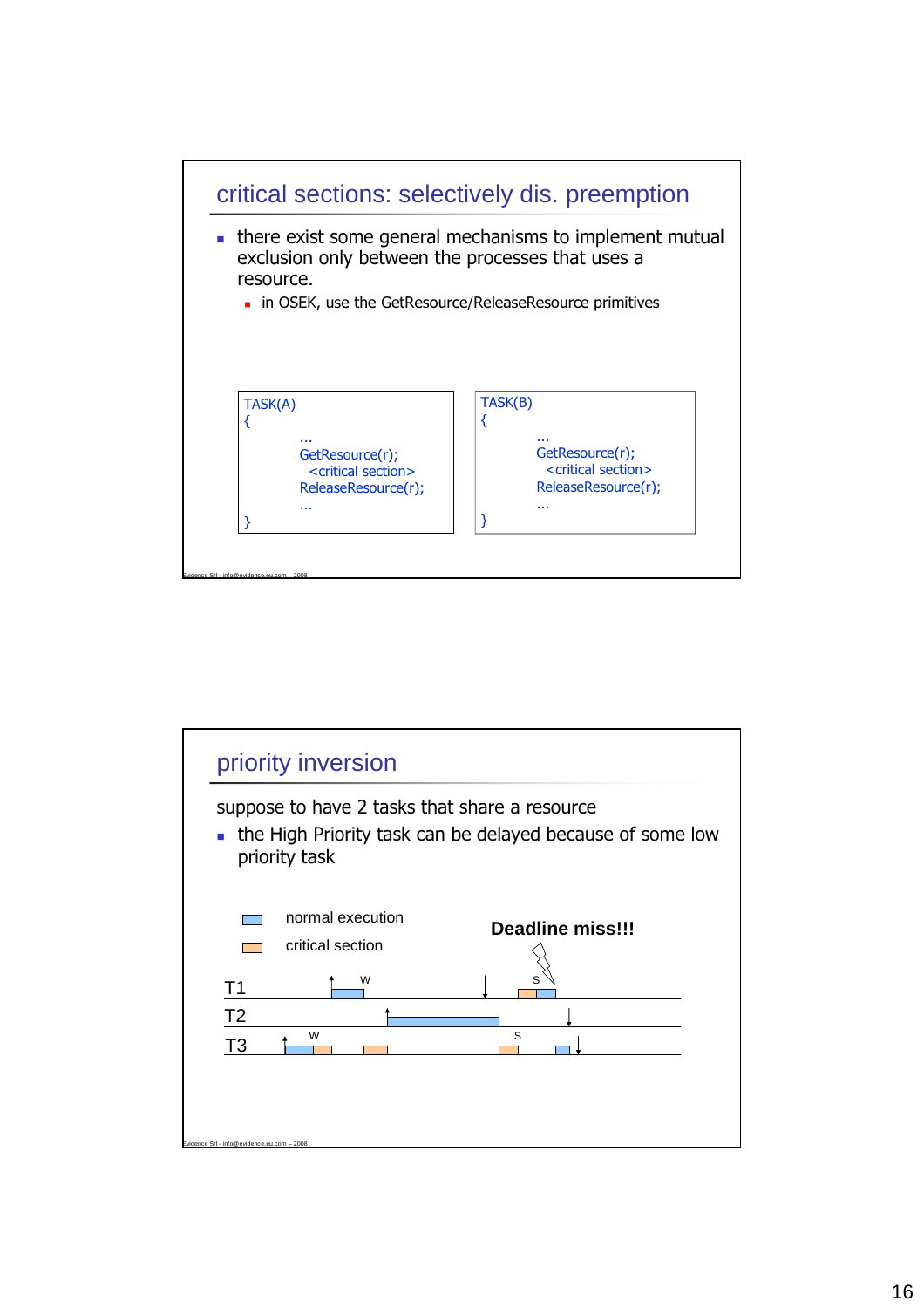

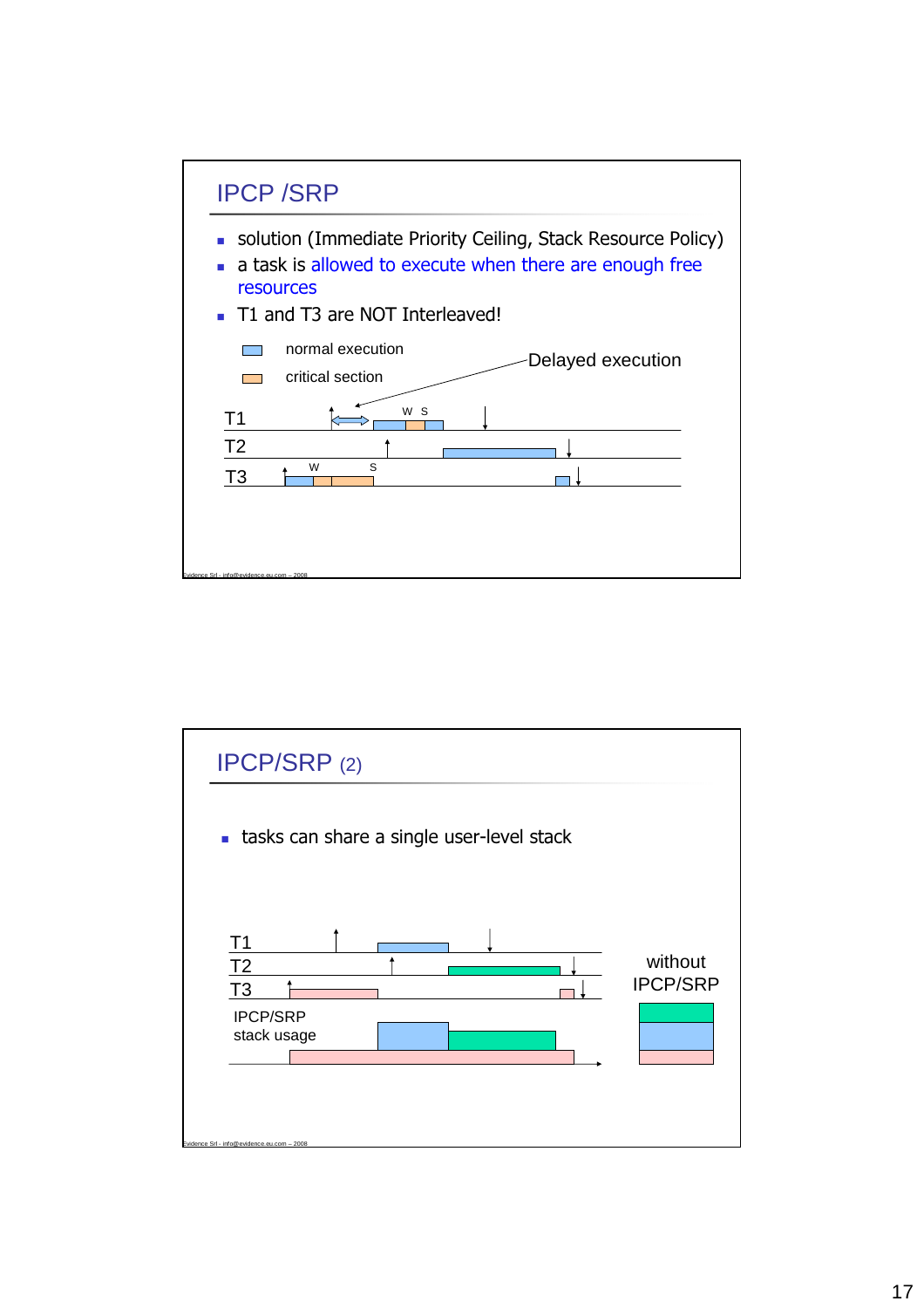

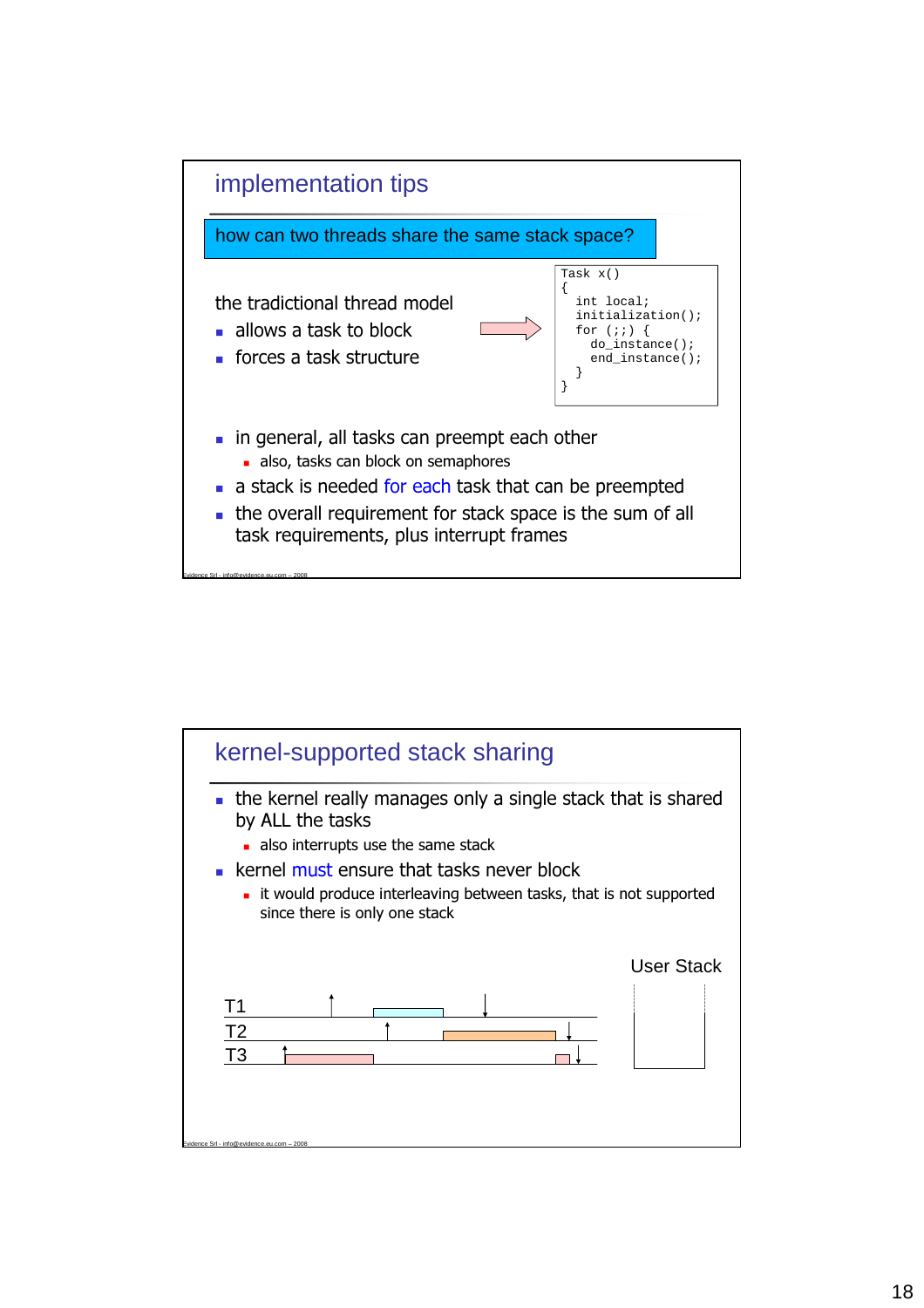

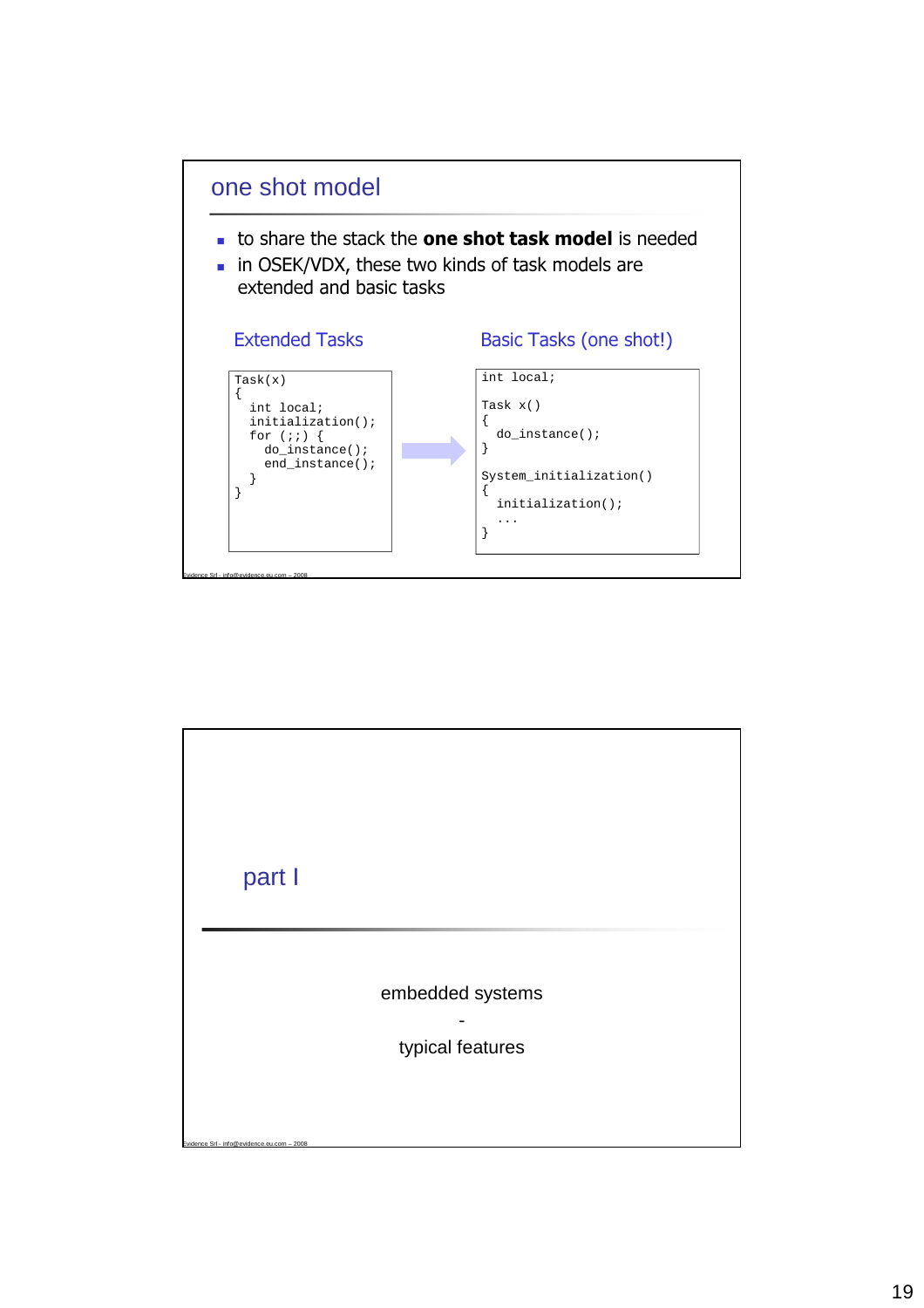#### software used in automotive systems

The software in powertrain systems

- **boot and microcontroller related features**
- **real-time operating system** 
	- **provides abstractions (for example: task, semaphores, ...)**
	- an interaction model between hardware and application
	- separates behavior from infrastructures
	- **debugging simplification**
- **I/O Libraries** 
	- completes the OS with the support of the platform HW
	- **10 times bigger than a minimal OS**
- **application**

- **implements only the behavior and not the infrastructures (libraries)**
- $\blacksquare$  independent from the underlying hardware
- the operating system is a key element in the architecture of complex embedded systems

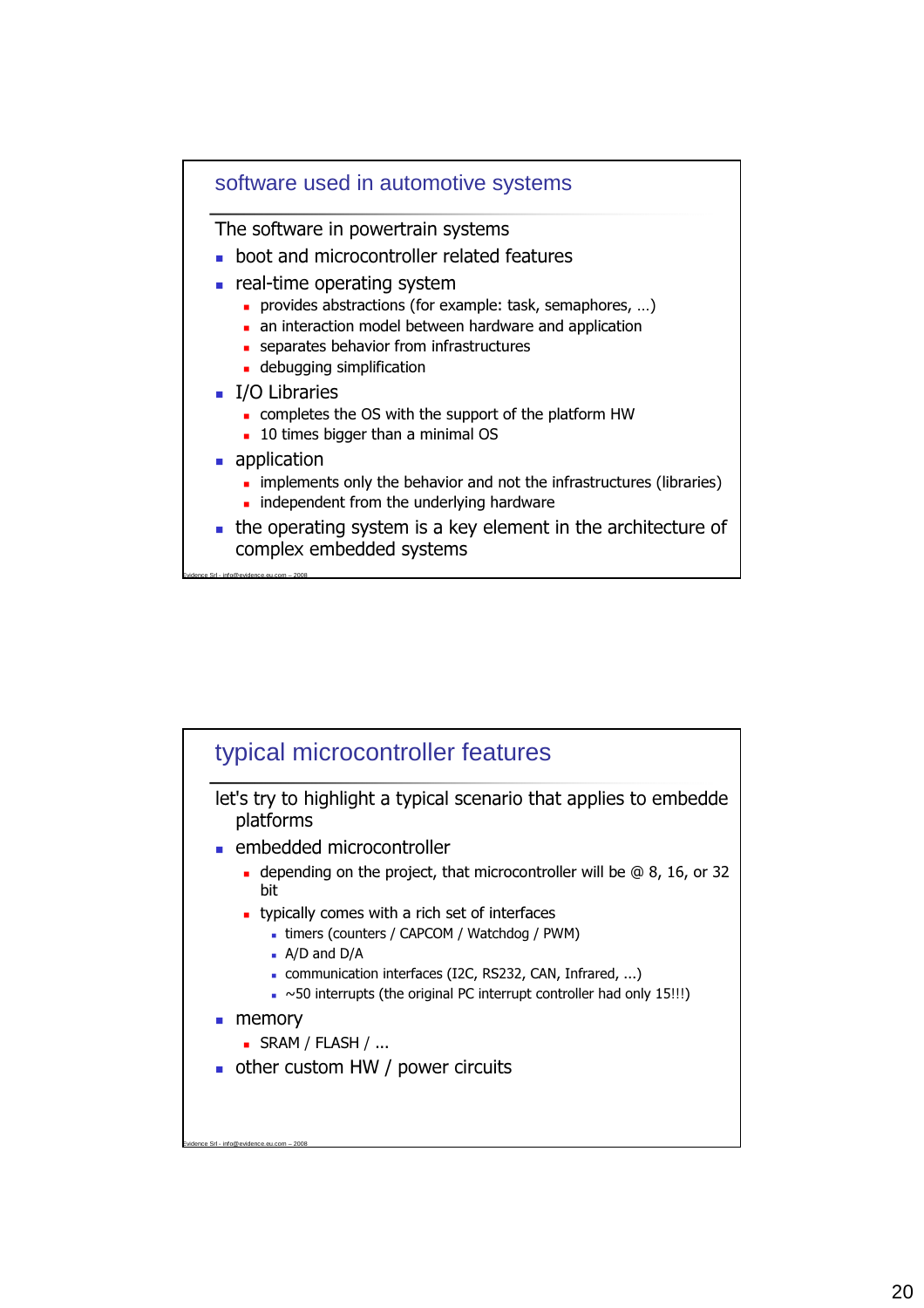| <b>Hitachi H8</b>                          |                               |     |                |                               |                                     |
|--------------------------------------------|-------------------------------|-----|----------------|-------------------------------|-------------------------------------|
|                                            | <b>Functions Overview</b>     |     |                |                               |                                     |
|                                            | <b>Series</b>                 |     |                | <b>H8/3297 Series</b>         |                                     |
|                                            | Model                         |     |                | H8/3292 H8/3294 H8/3296       | H8/3297                             |
|                                            | <b>ROM</b>                    | 16k | 32 k           | 48 k                          | 60 k                                |
| On-chip memory<br>(bytes)                  | RAM                           | 512 | 1 <sup>k</sup> |                               | 2k                                  |
|                                            | ROM type                      | м   | MΖ             | М                             | <b>MZ</b>                           |
|                                            | 8-bit                         |     |                | $\overline{2}$                |                                     |
|                                            | 16-bitf                       | 1   |                |                               |                                     |
| Timer (channels)                           | <b>PWM</b>                    |     |                |                               |                                     |
|                                            | Watchdog                      | 1   |                |                               |                                     |
| <b>SCI</b>                                 | Asynchronous/synchronous      |     |                | 1 channel                     |                                     |
|                                            | A/D converter                 |     |                | $10$ -bit $\times 8$ channels |                                     |
|                                            | <b>External interrupt</b>     |     |                | 4                             |                                     |
|                                            | Internal operating frequency/ |     |                | 10 MHz/3 V                    |                                     |
|                                            | operating voltage             |     |                | 12 MHz/4 V                    |                                     |
|                                            |                               |     |                | 16 MHz/5 V                    |                                     |
|                                            | Packages                      |     |                |                               | DP-64S, FP-64A, DC-64S, and TFP-80C |
| Evidence Srl - info@evidence.eu.com - 2008 |                               |     |                |                               |                                     |

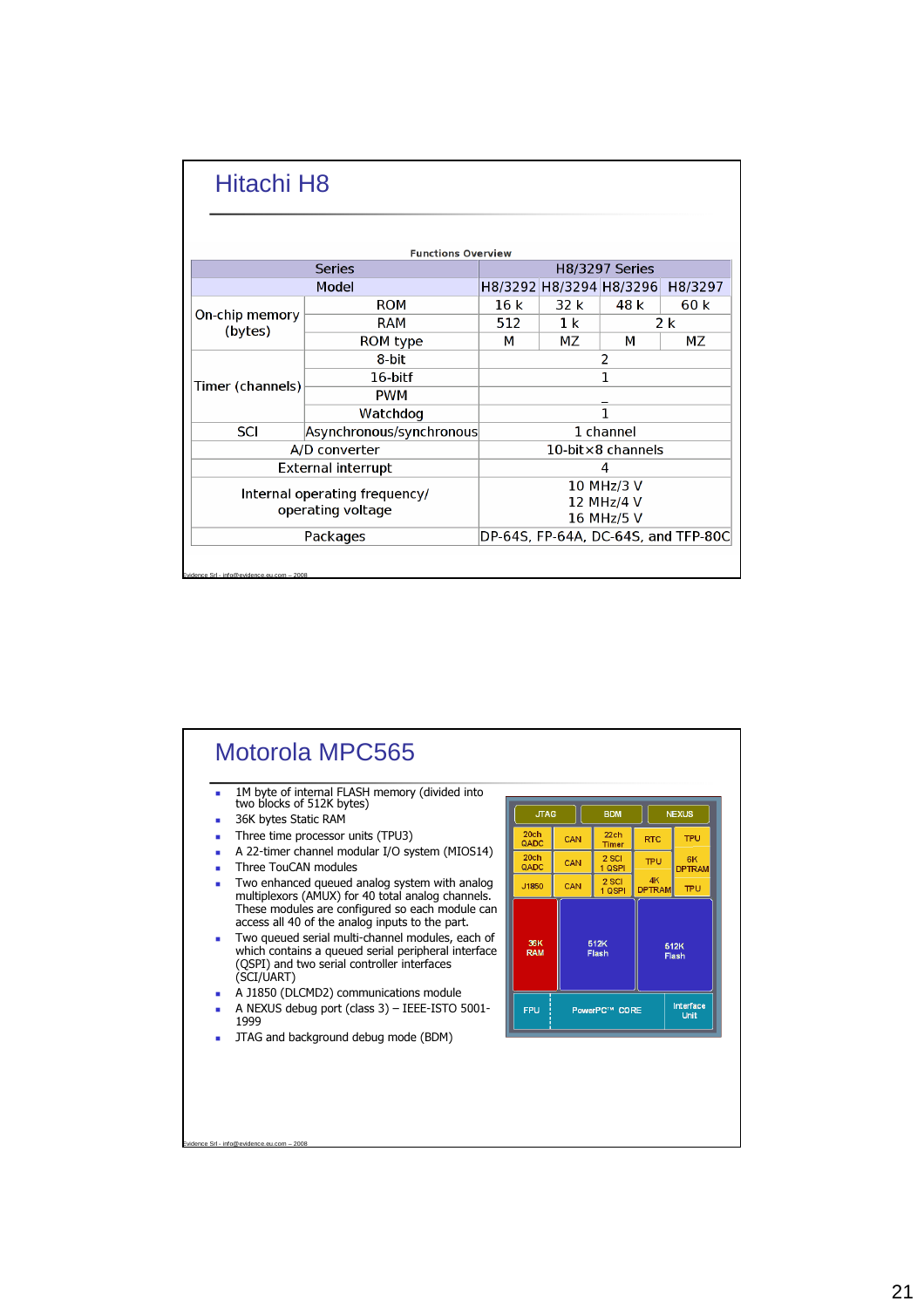

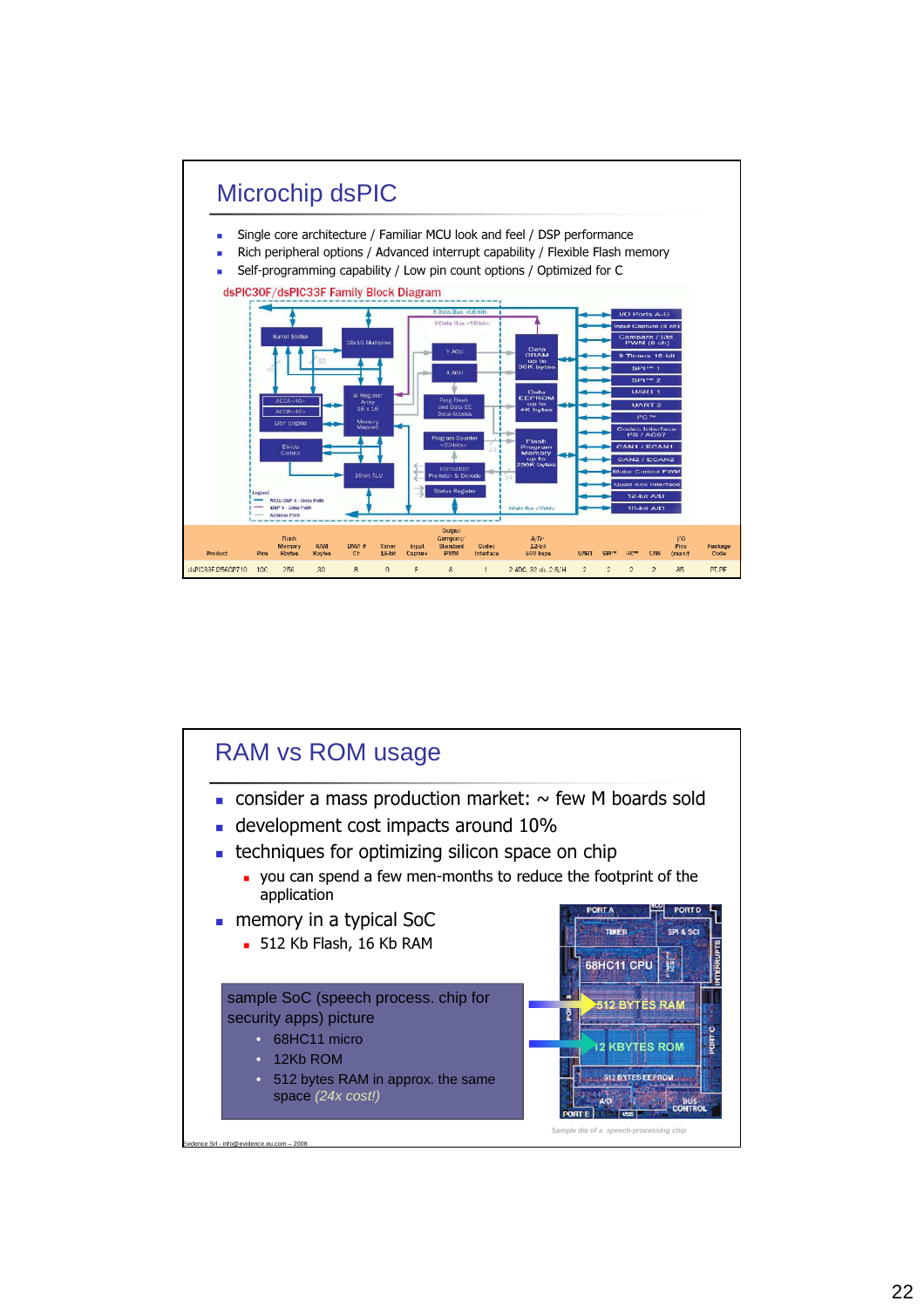

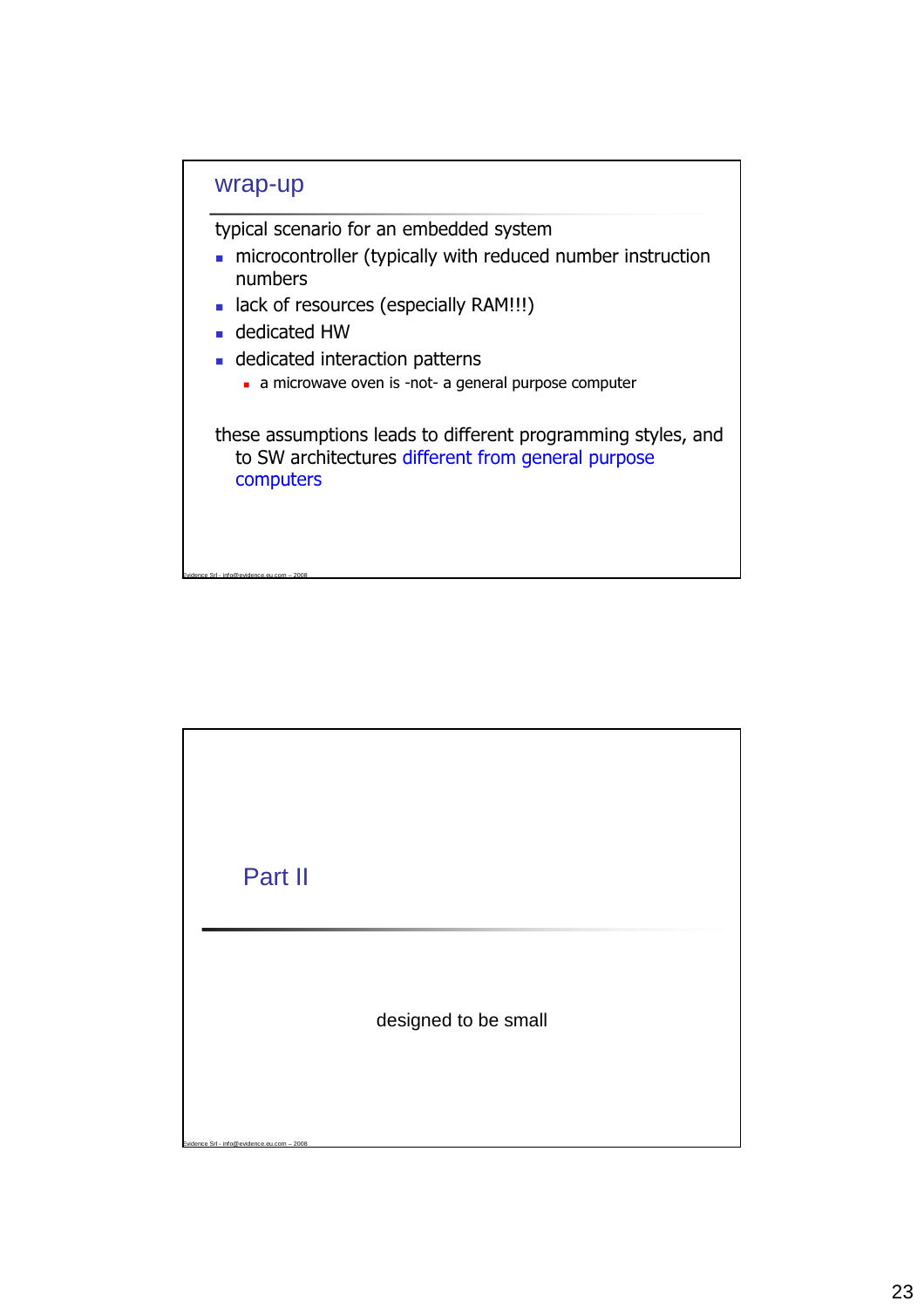

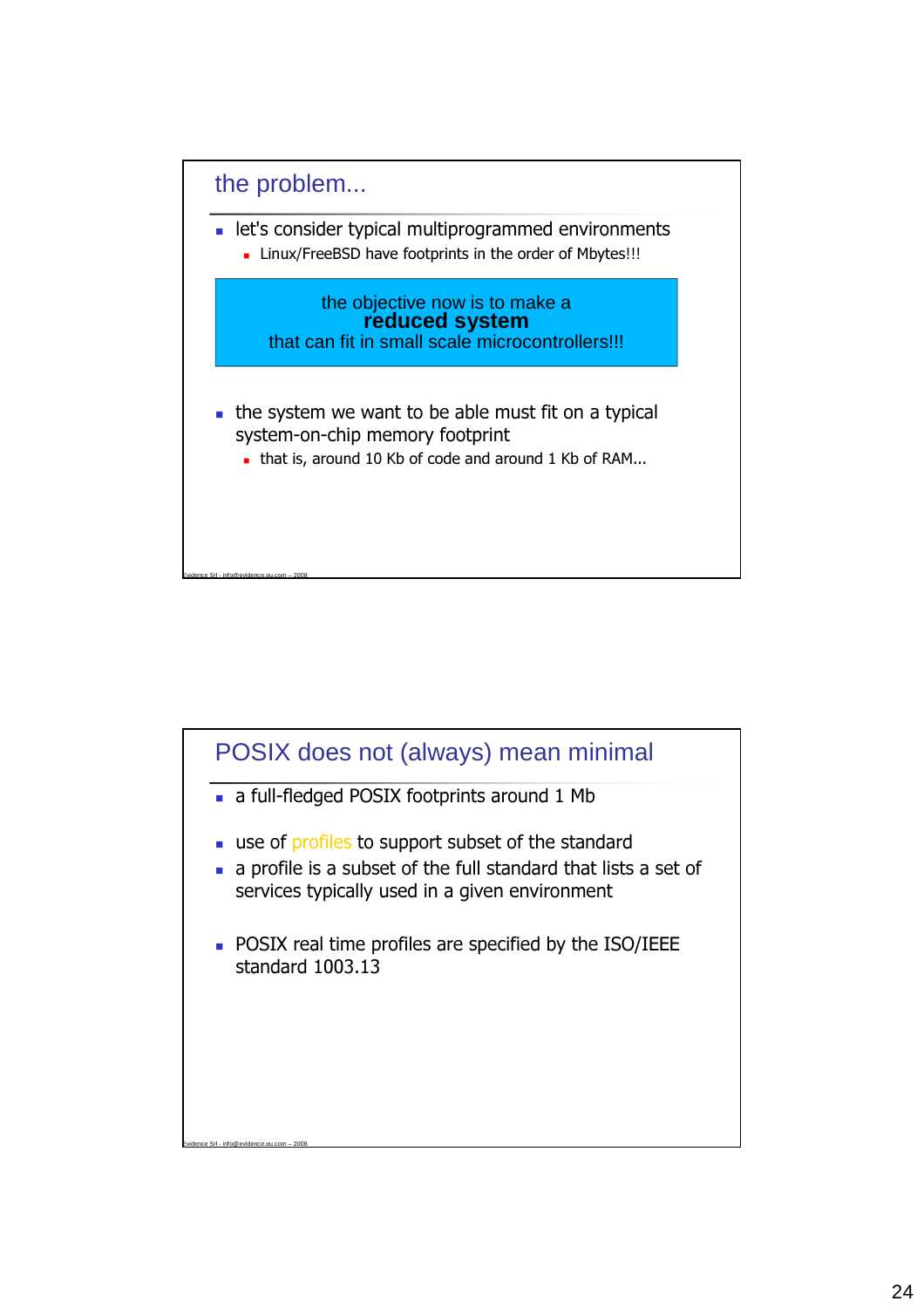

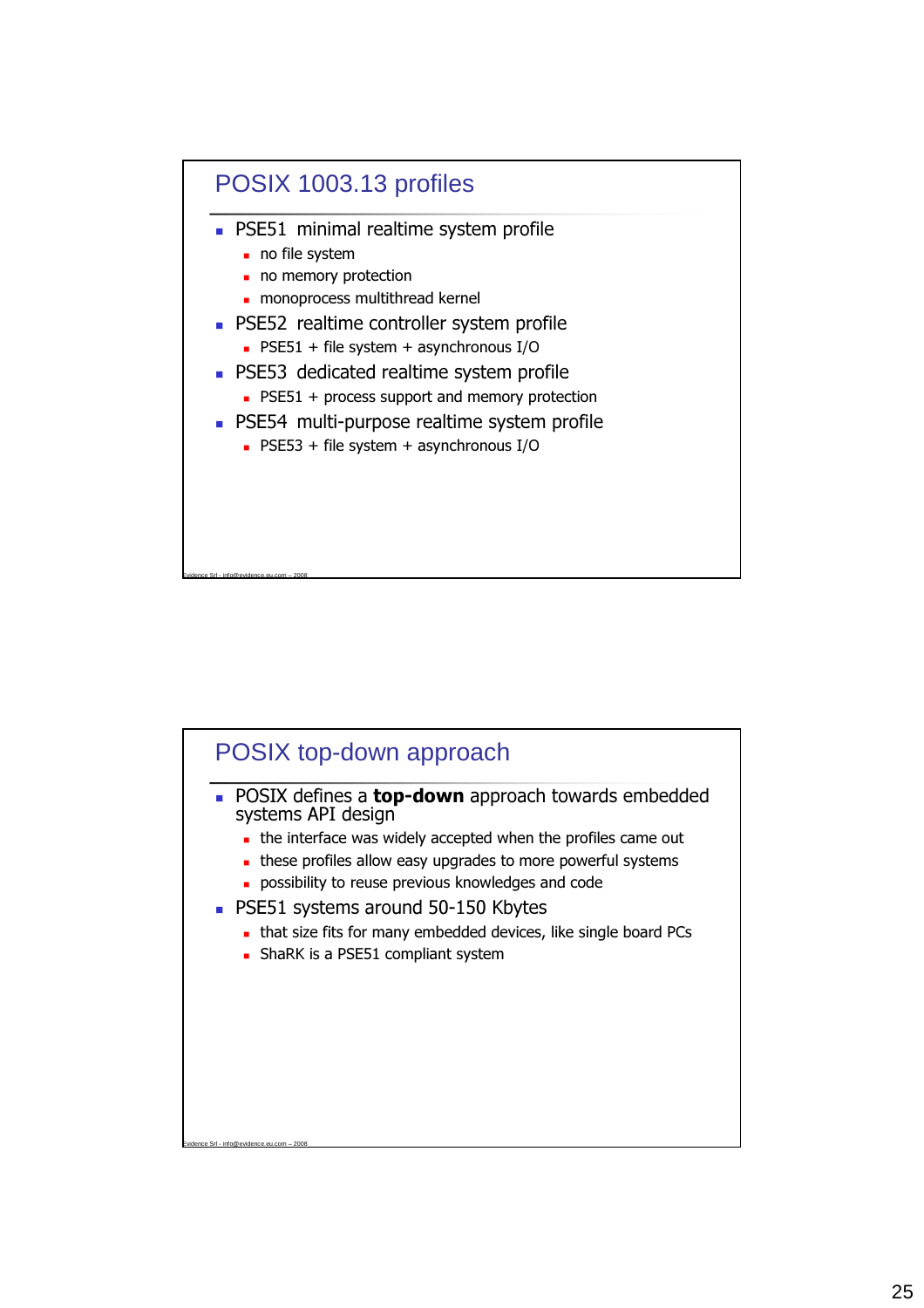

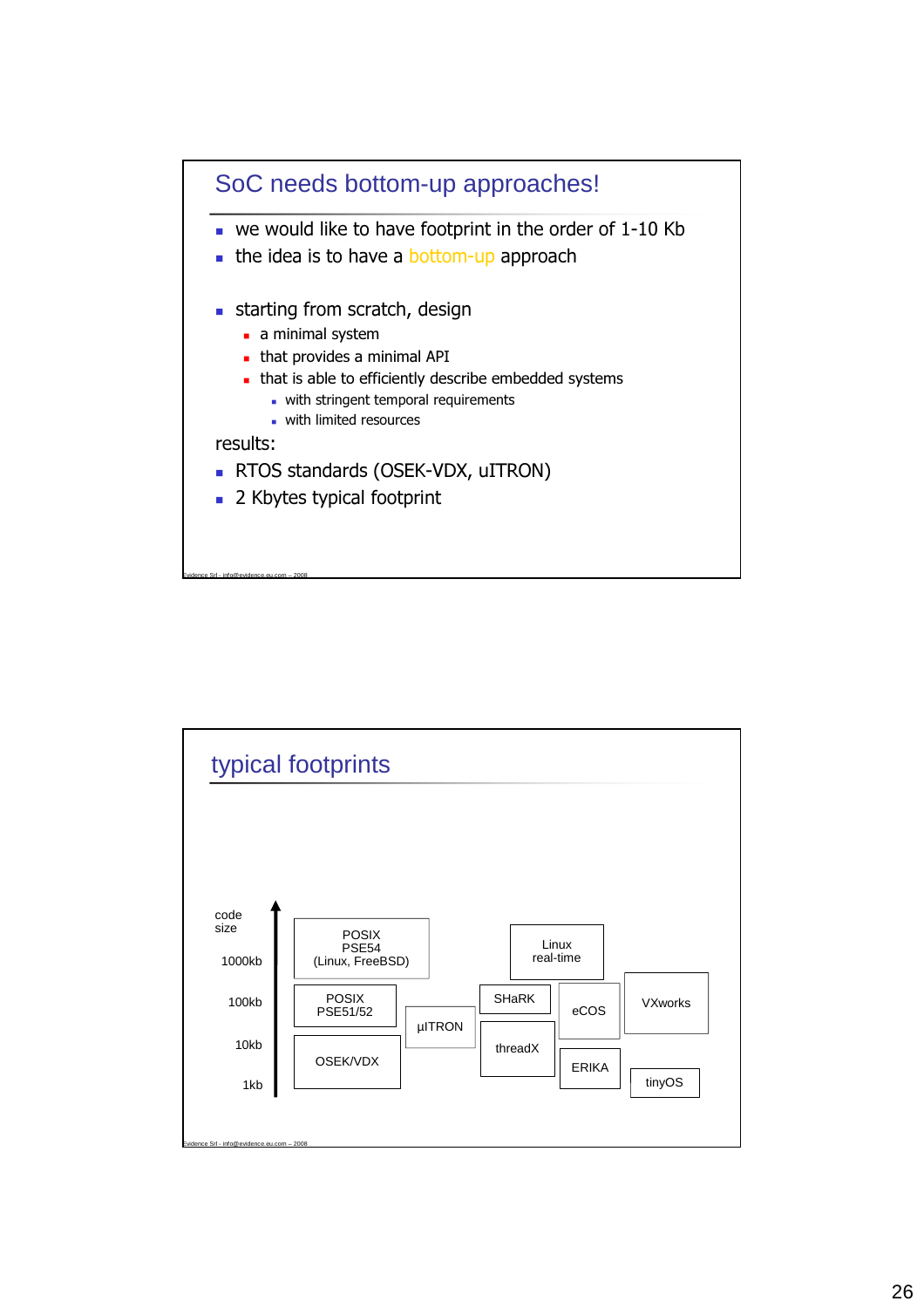

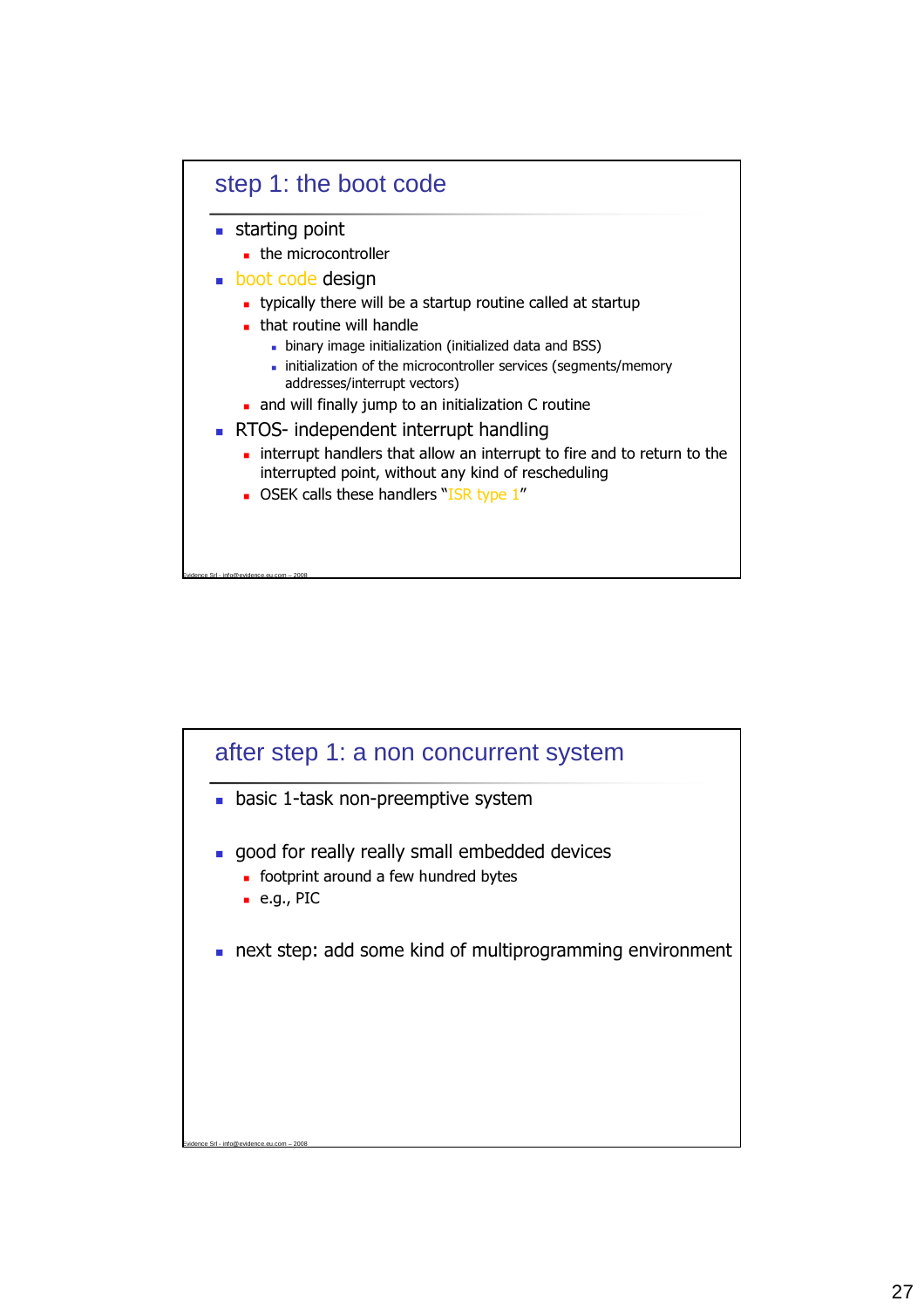

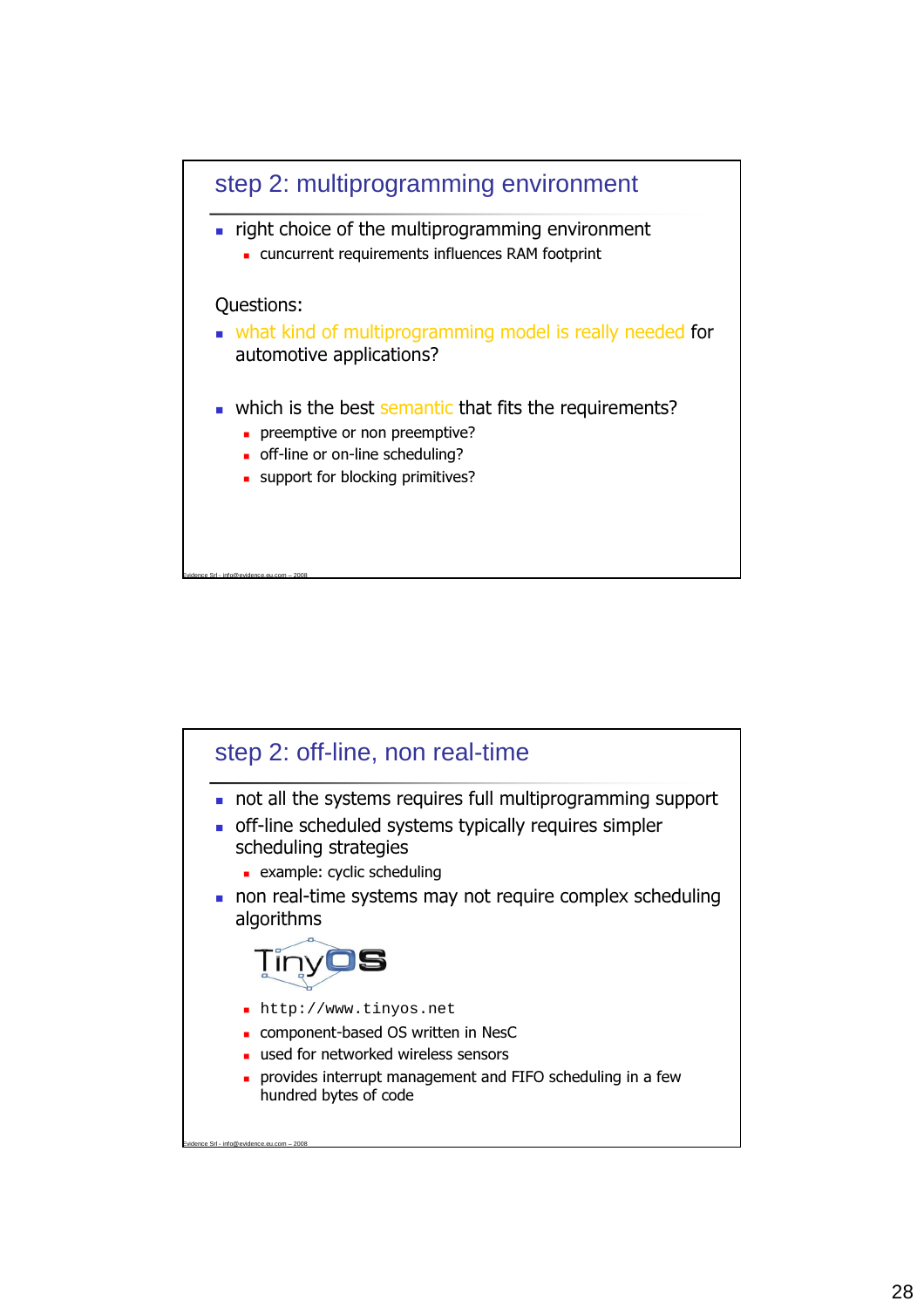

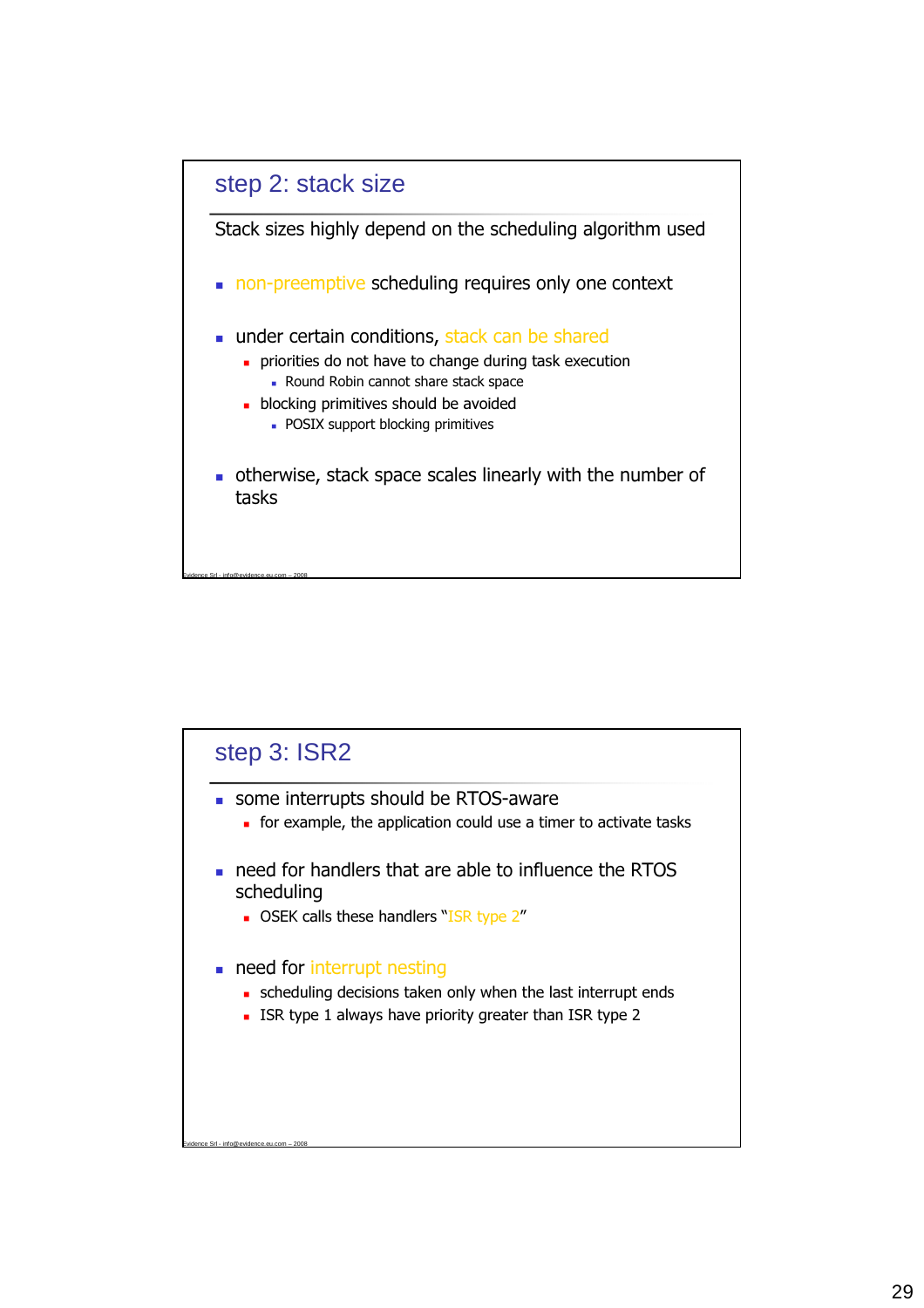

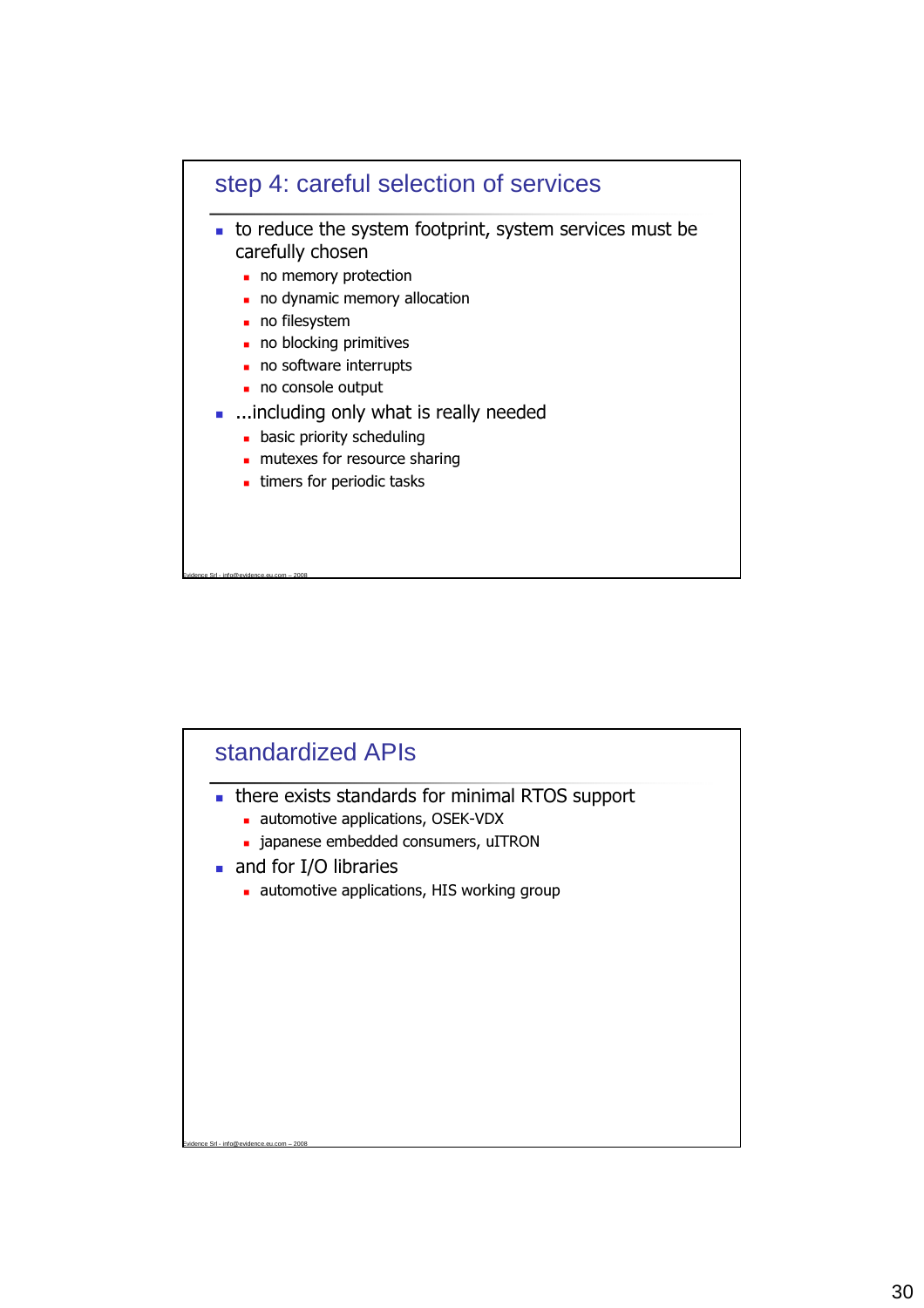

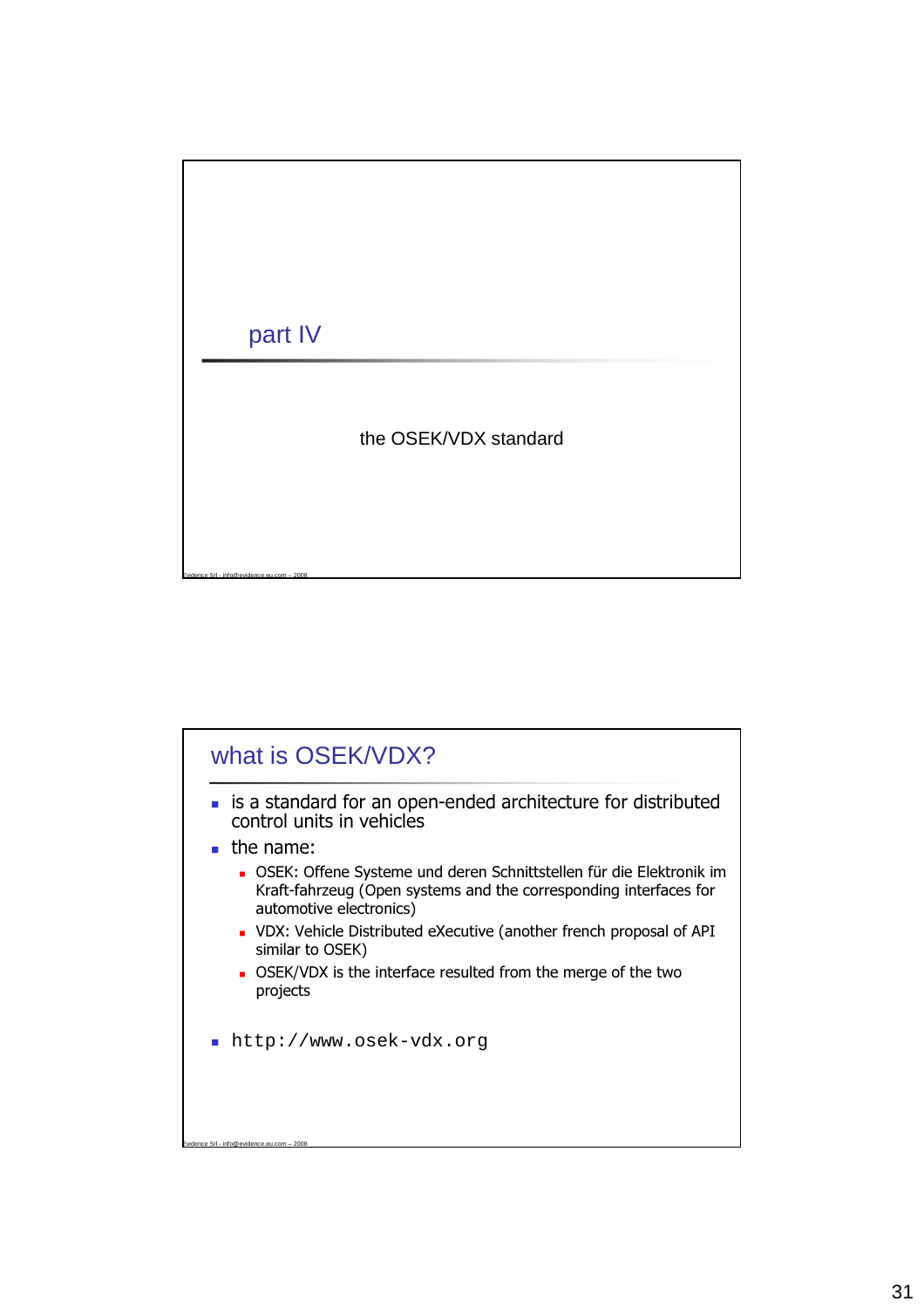

- high, recurring expenses in the development and variant management of non-application related aspects of control unit software.
- **incompatibility of control units made by different** manufacturers due to different interfaces and protocols

# objectives

Evidence Srl - info@evidence.eu.com – 2008

- **portability and reusability of the application software**
- **specification of abstract interfaces for RTOS and network** management
- **specification independent from the HW/network details**
- scalability between different requirements to adapt to particular application needs
- verification of functionality and implementation using a standardized certification process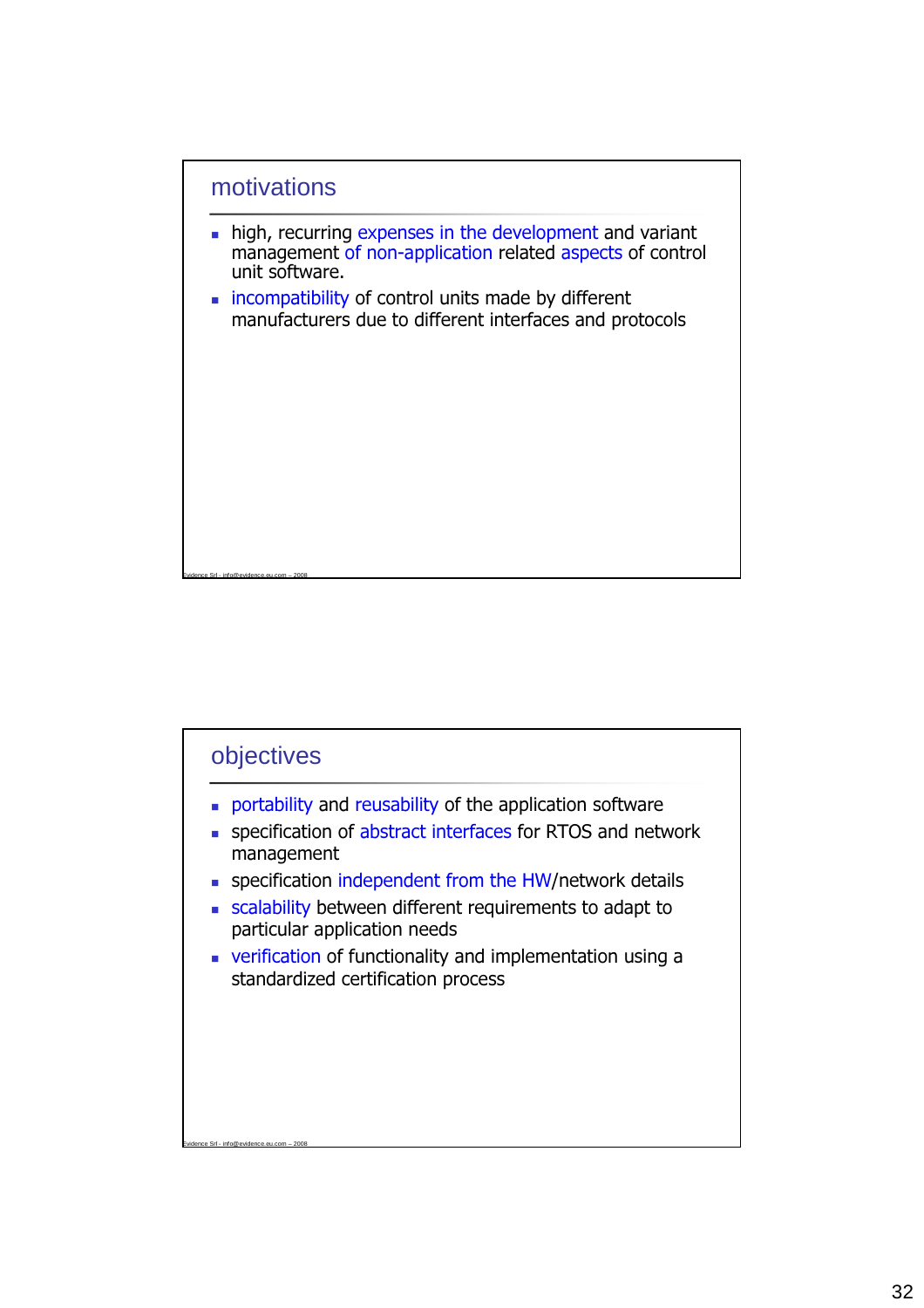

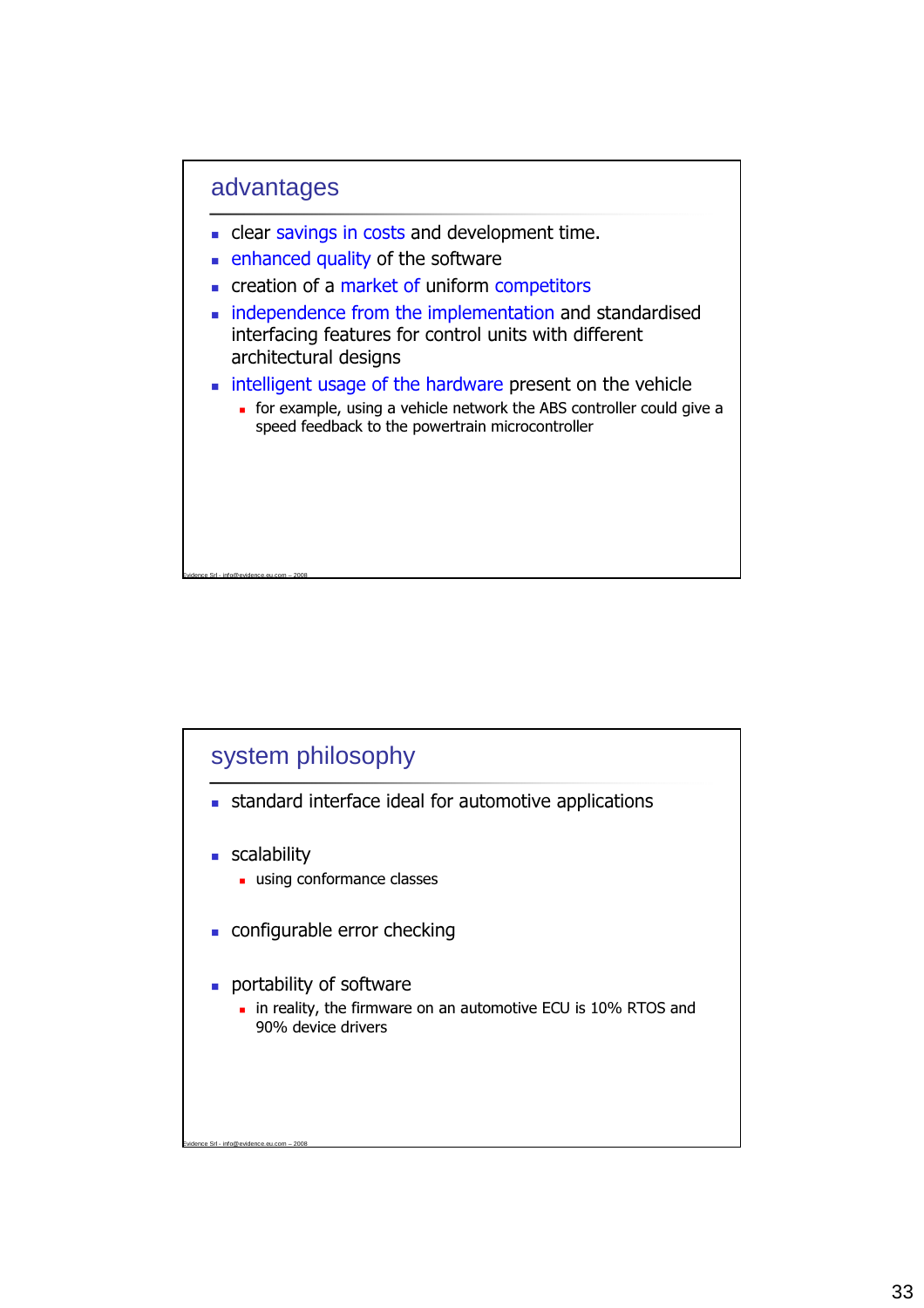

## static is better

- everything is specified before the system runs
- **static approach to system configuration** 
	- no dynamic allocation on memory
	- no dynamic creation of tasks
	- no flexibility in the specification of the constraints
- custom languages that helps off-line configuration of the system
	- OIL: parameters specification (tasks, resources, stacks…)
	- KOIL: kernel aware debugging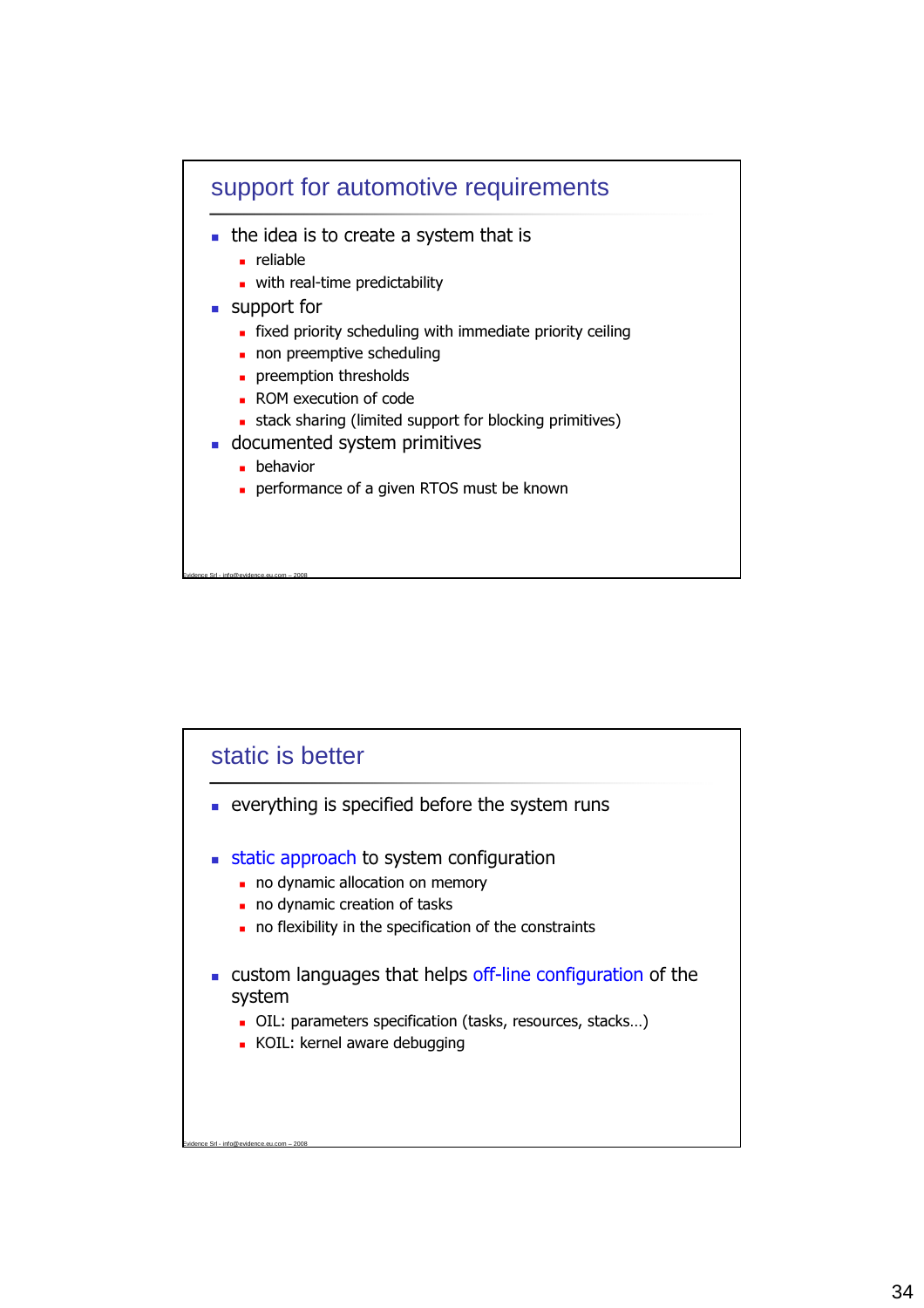

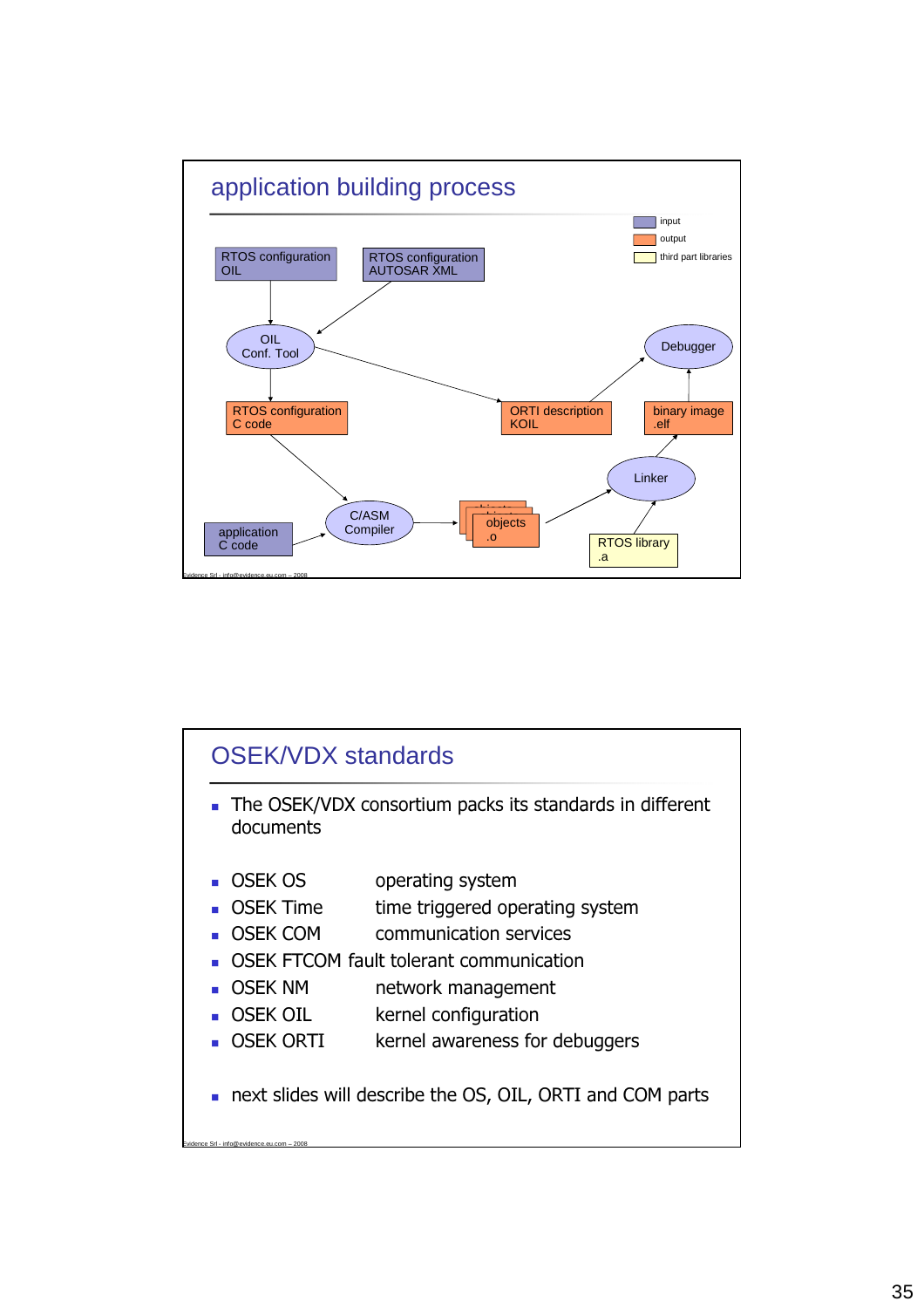

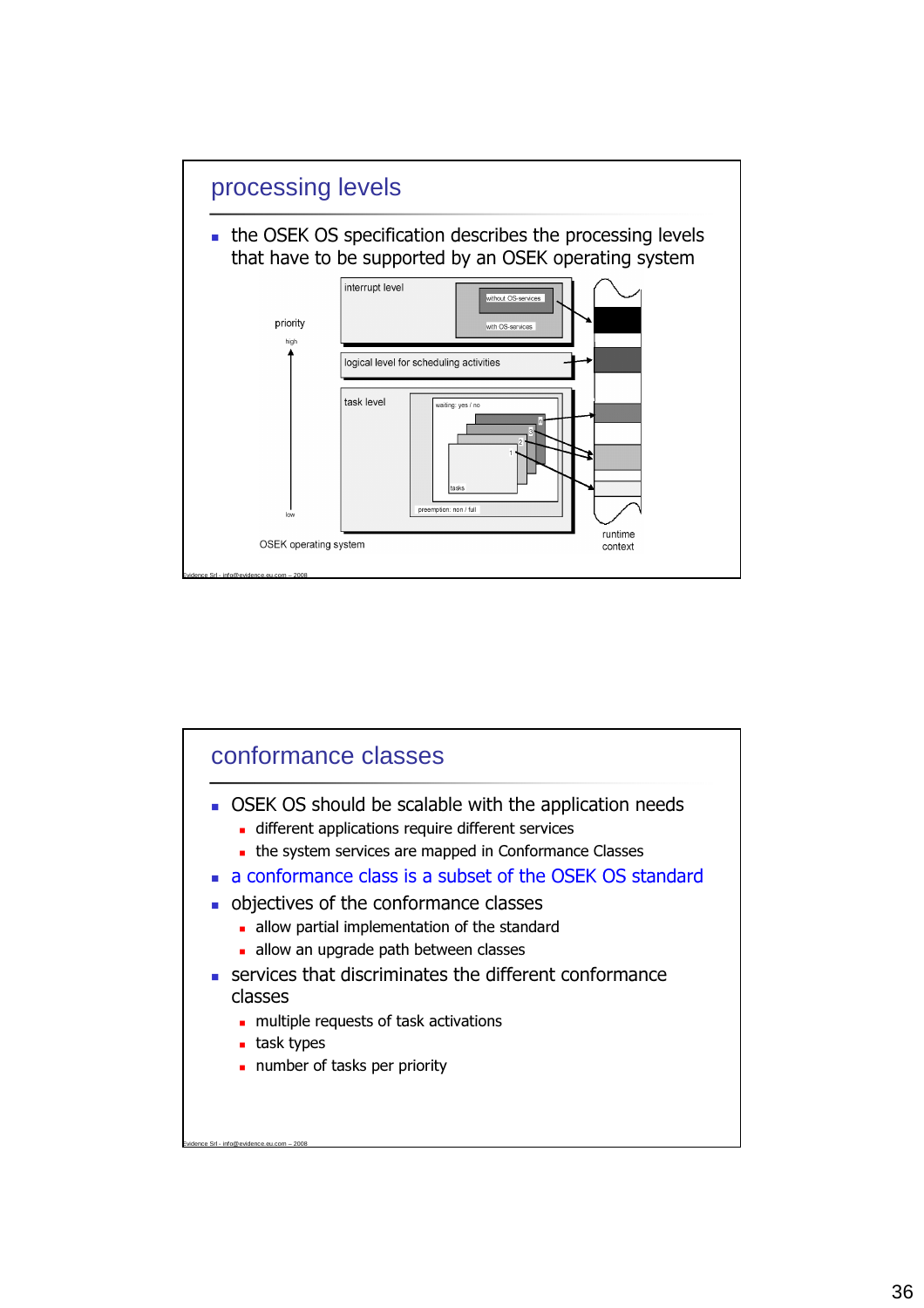

|                                                                   | BCC1                 | BCC <sub>2</sub> | ECC1                        | ECC <sub>2</sub>                 |
|-------------------------------------------------------------------|----------------------|------------------|-----------------------------|----------------------------------|
| Multiple requesting of<br>task activation                         | no                   | yes              | $BT^3$ : no<br>ET:no        | BT: yes<br>ET:no                 |
| <b>Number of tasks</b><br>which are not in the<br>suspended state | 8                    |                  |                             | 16<br>(any combination of BT/ET) |
| More than one task<br>per priority                                | no                   | yes              | no<br>(both BT/ET)          | yes<br>(both BT/ET)              |
| Number of<br>events per task                                      |                      |                  |                             | 8                                |
| Number of task<br>priorities                                      | 8                    |                  |                             | 16                               |
| <b>Resources</b>                                                  | <b>RES SCHEDULER</b> |                  | 8 (including RES SCHEDULER) |                                  |
| <b>Internal resources</b>                                         |                      |                  | 2                           |                                  |
| Alarm                                                             |                      |                  |                             |                                  |
| <b>Application Mode</b>                                           |                      |                  |                             |                                  |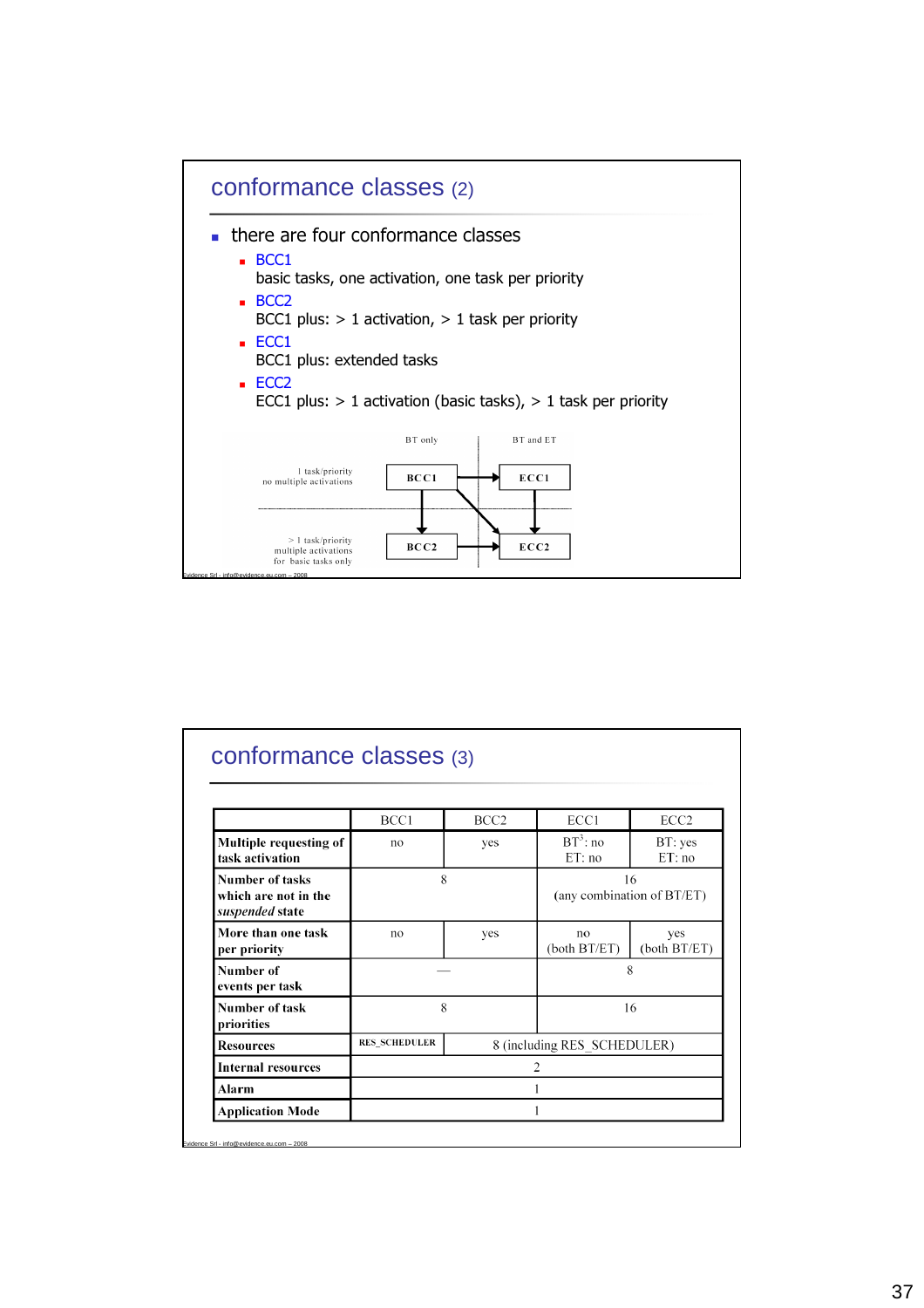### basic tasks

 $\blacksquare$  a basic task is

Evidence Srl - info@evidence.eu.com – 2008

- a C function call that is executed in a proper context
- that can never block
- can lock resources
- can only finish or be preempted by an higher priority task or ISR
- a basic task is ideal for implementing a kernel-supported stack sharing, because
	- the task never blocks
	- when the function call ends, the task ends, and its local variables are destroyed
	- in other words, it uses a one-shot task model
- support for multiple activations
	- **in BCC2, ECC2, basic tasks can store pending activations (a task can** be activated while it is still running)

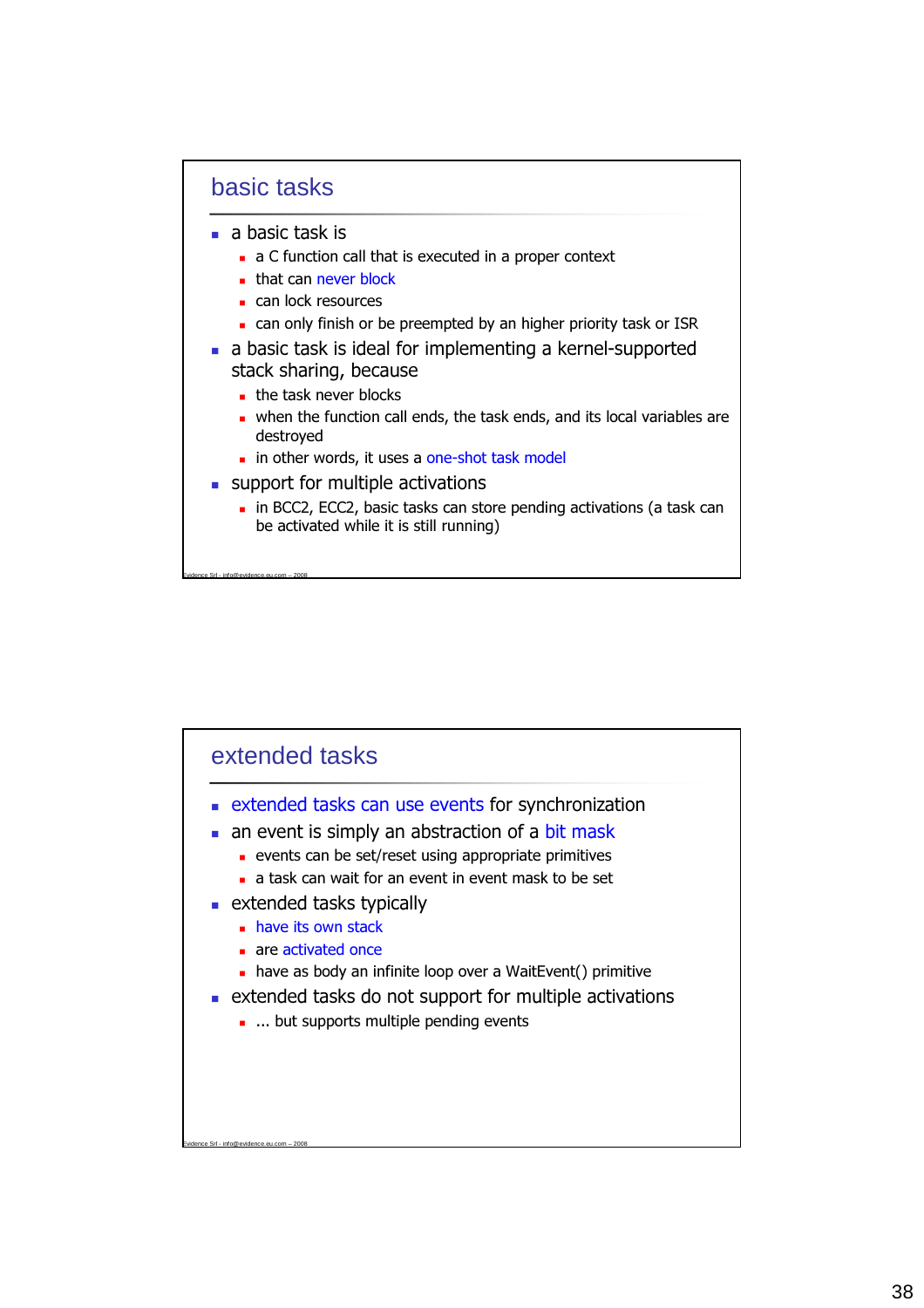

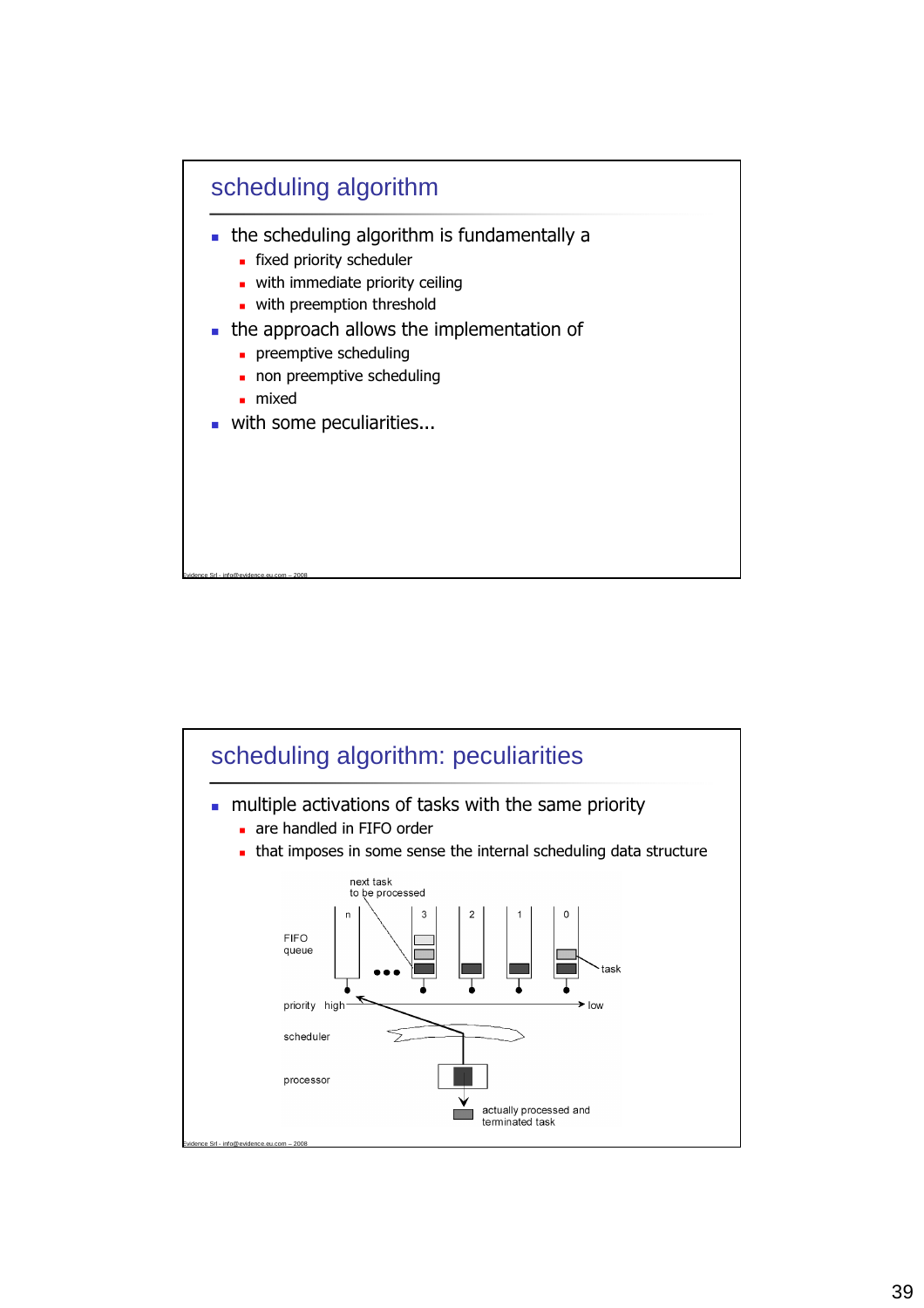

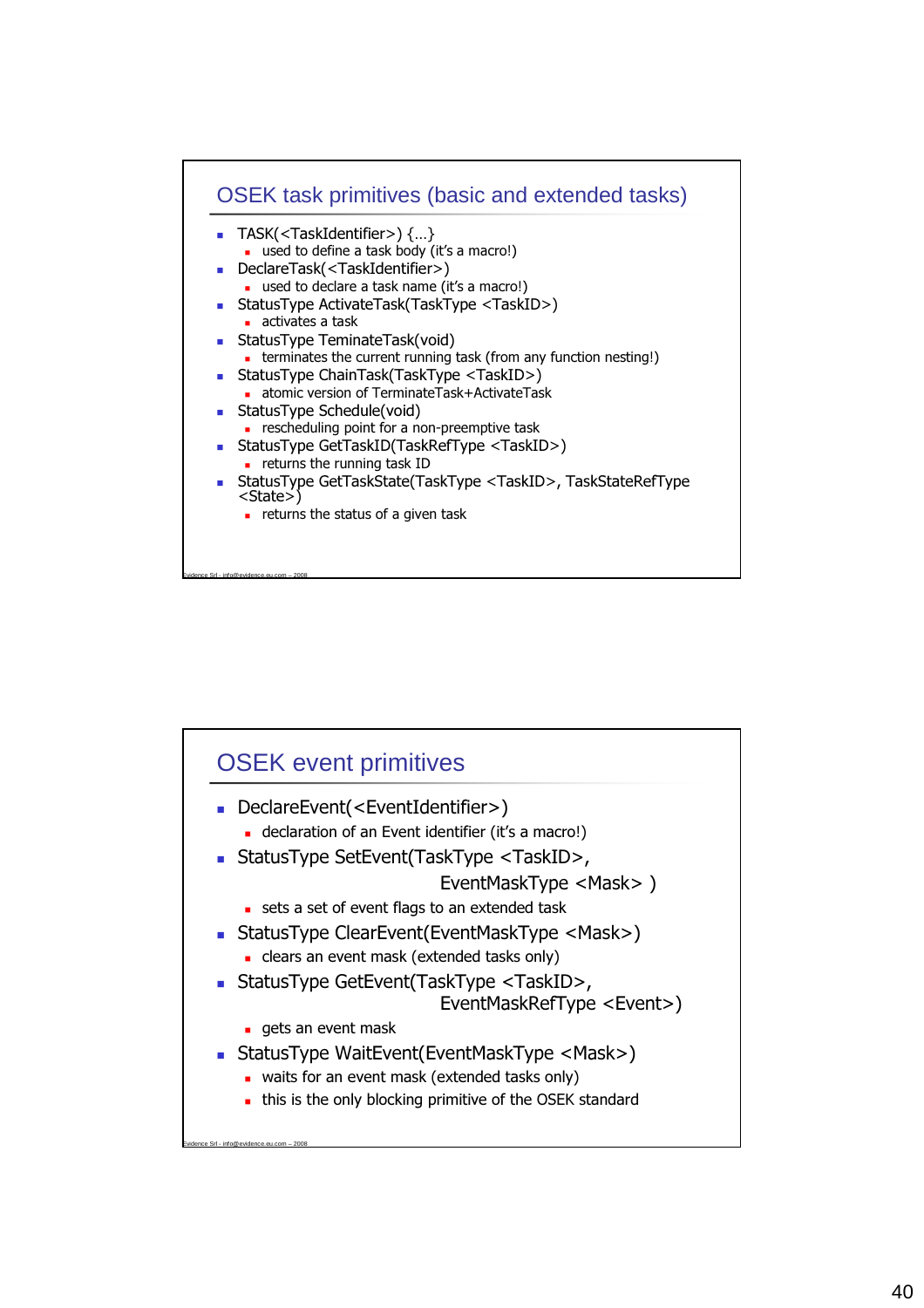

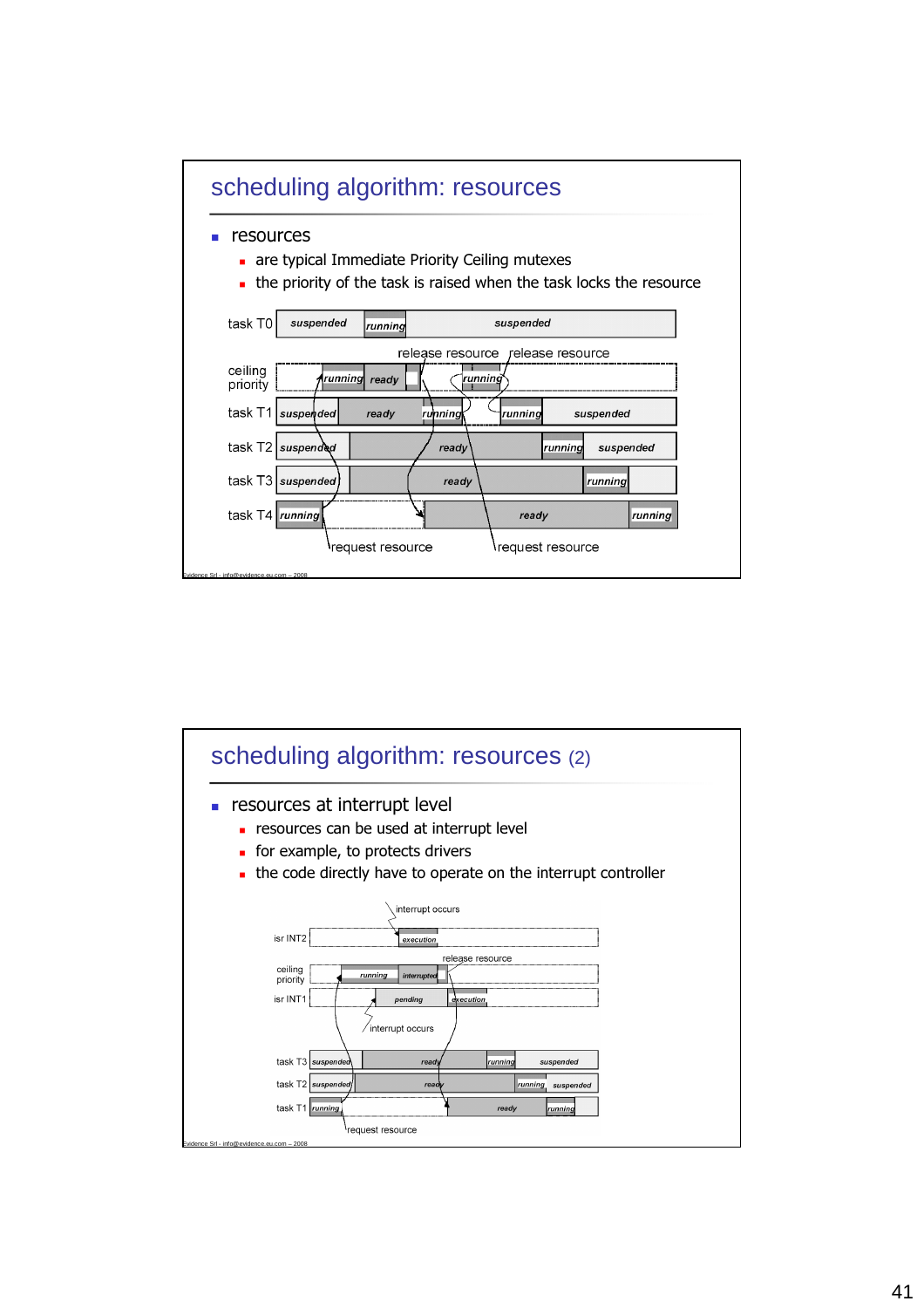

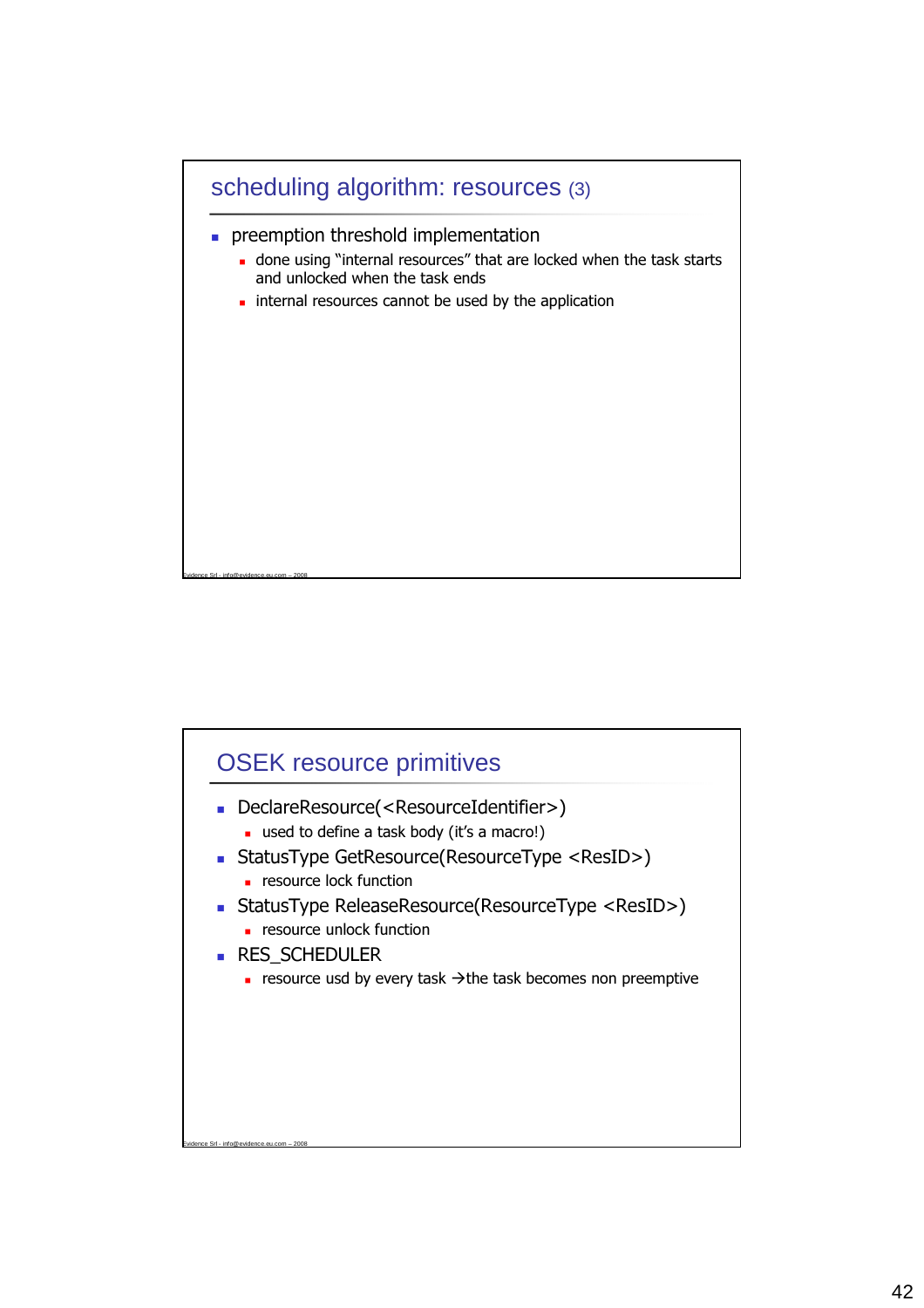

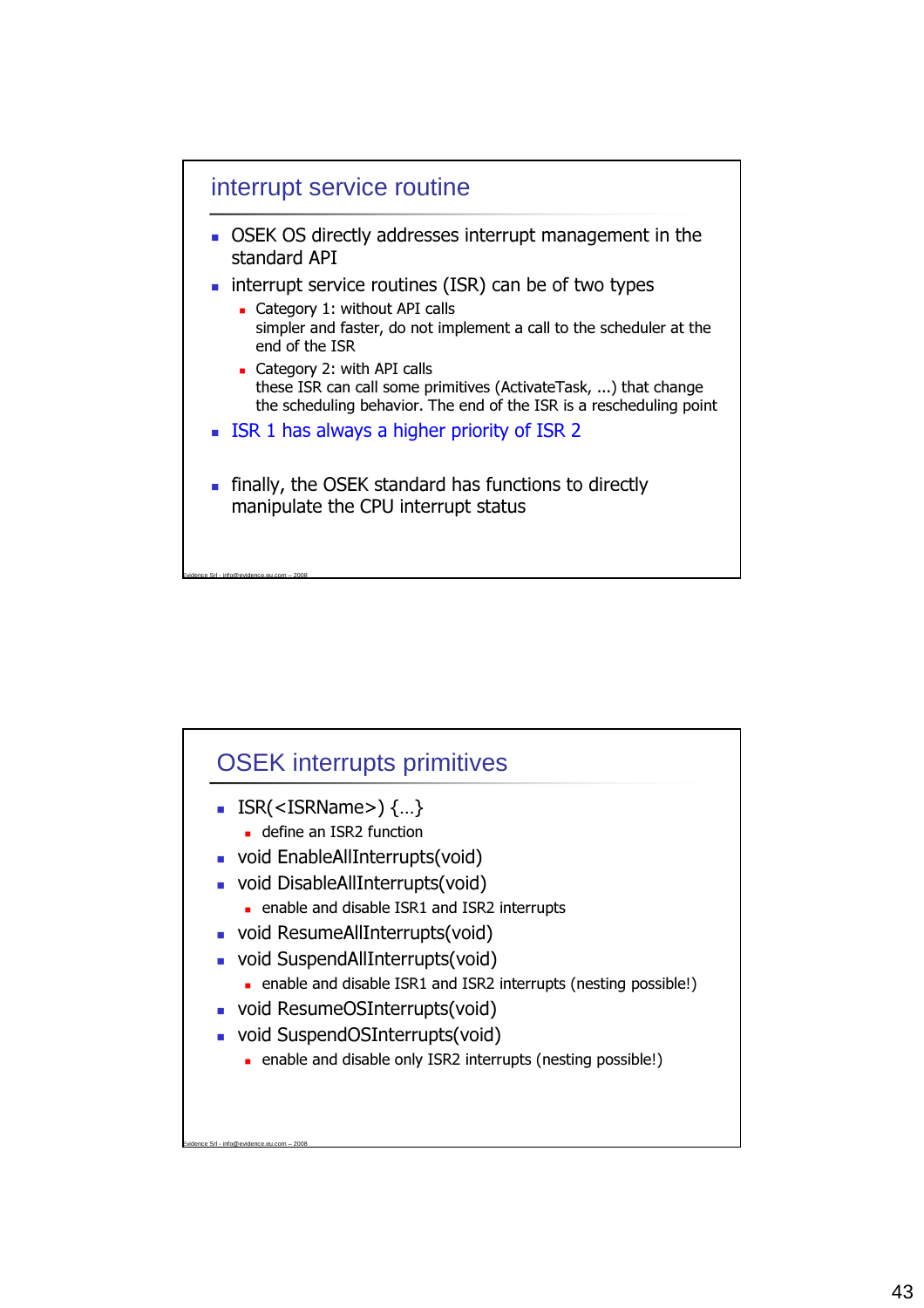

| ٠ | DeclareAlarm( <alarmidentifier>)</alarmidentifier>                                                                           |
|---|------------------------------------------------------------------------------------------------------------------------------|
|   | declares an Alarm identifier (it's a macro!)                                                                                 |
|   | ■ StatusType GetAlarmBase ( AlarmType <alarmid>,<br/>AlarmBaseRefType <info>)</info></alarmid>                               |
|   | gets timing informations for the Alarm                                                                                       |
|   | • StatusType GetAlarm ( AlarmType <alarmid> TickRefType <tick>)<br/>value in ticks before the Alarm expires</tick></alarmid> |
|   | StatusType SetRelAlarm(AlarmType <alarmid>,<br/>TickType <increment>, TickType <cycle>)</cycle></increment></alarmid>        |
| ٠ | StatusType SetAbsAlarm(AlarmType <alarmid>,</alarmid>                                                                        |
|   | TickType <start>, TickType <cycle>)</cycle></start>                                                                          |
|   | programs an alarm with a relative or absoulte offset and period                                                              |
|   | StatusType CancelAlarm(AlarmType <alarmid>)</alarmid>                                                                        |
|   | cancels an armed alarm                                                                                                       |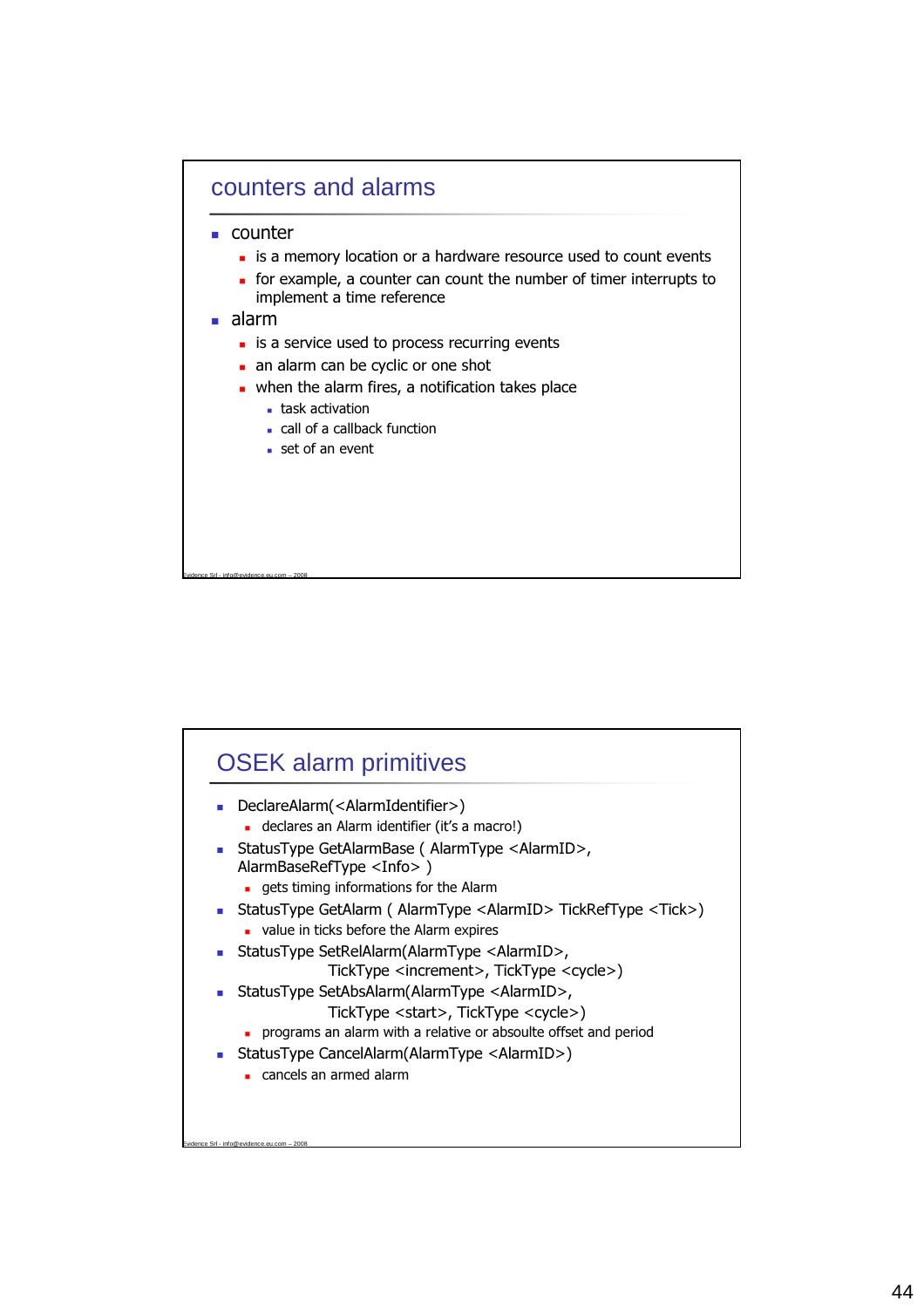

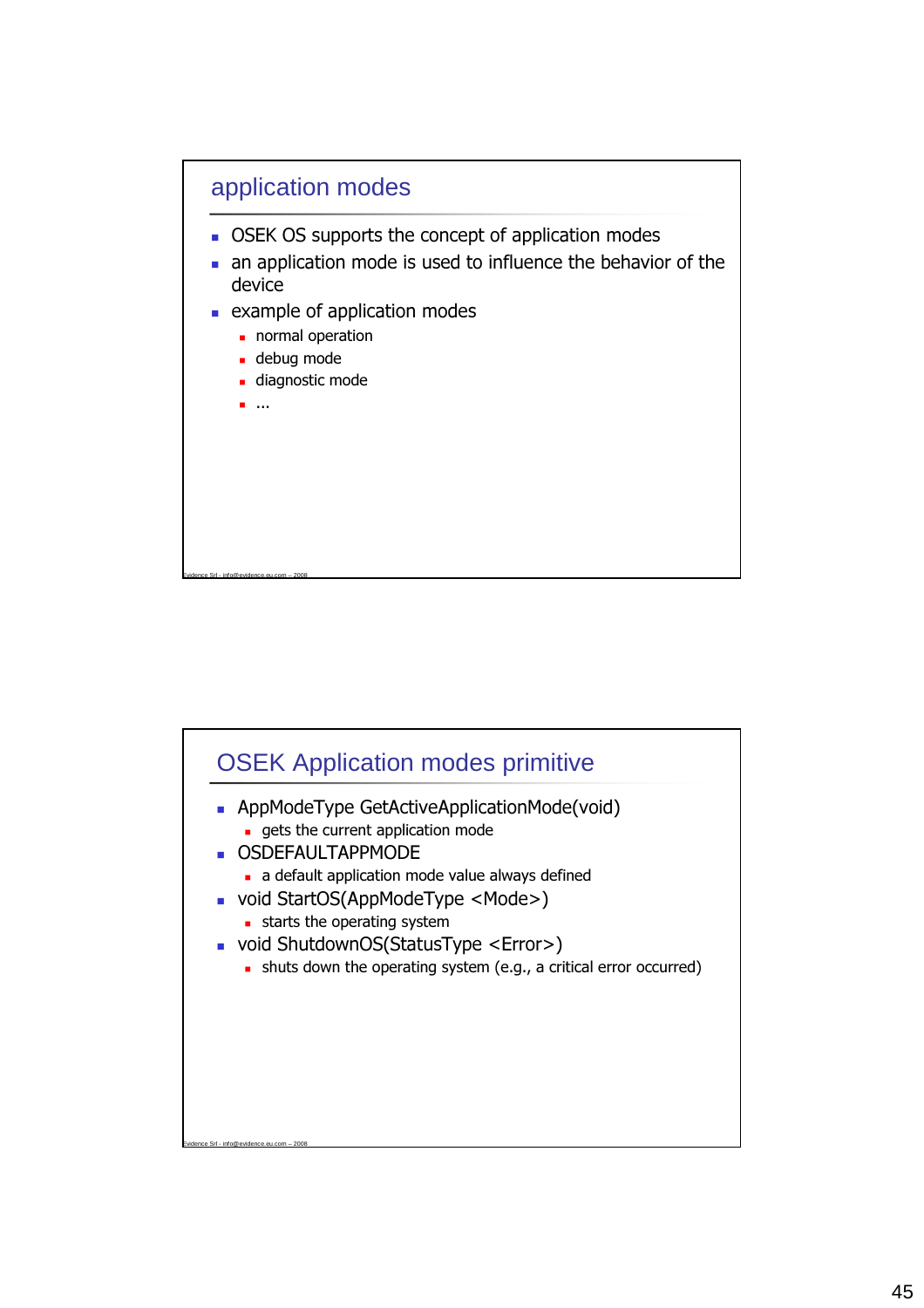

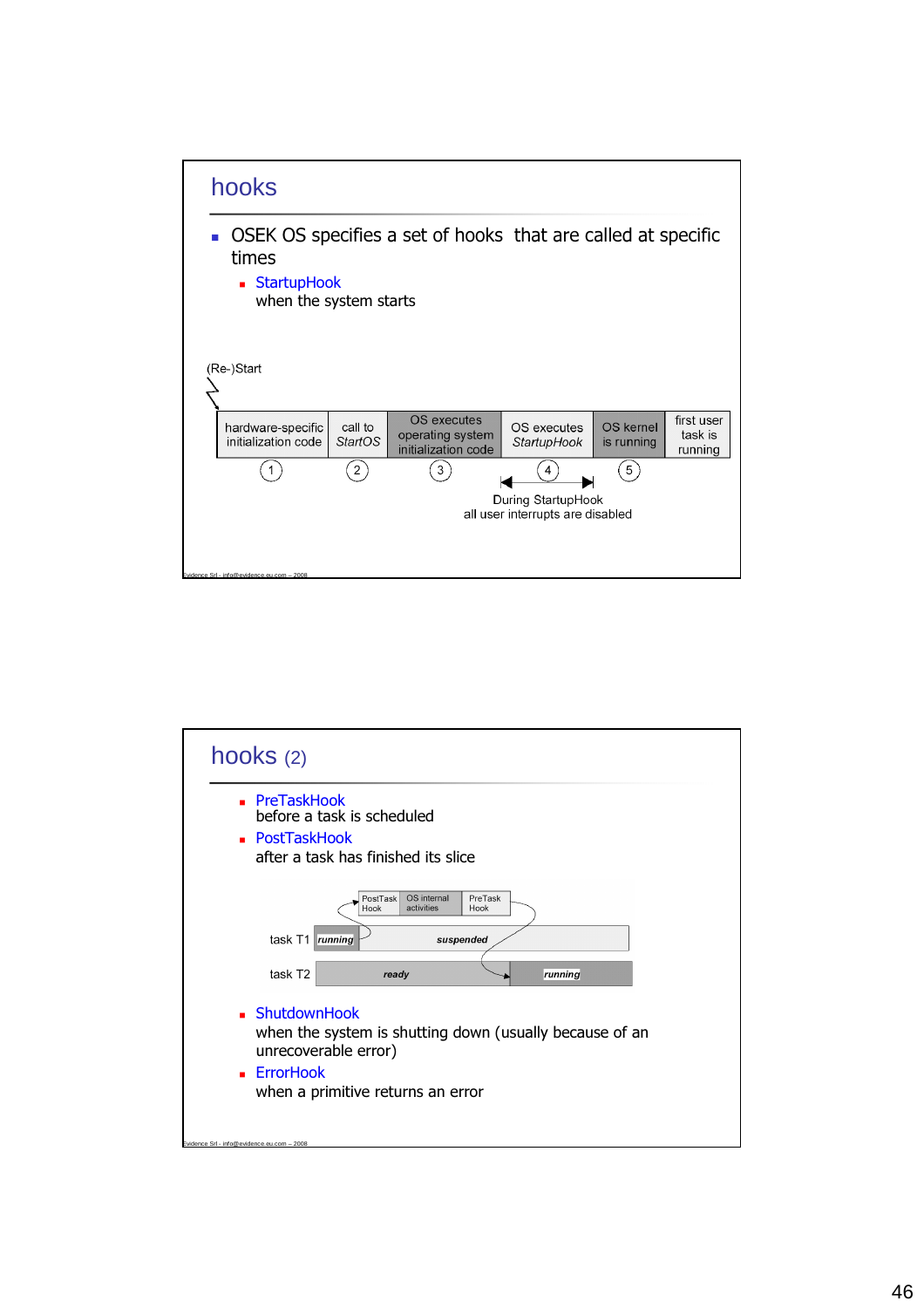

| goal                                                                                                                        |
|-----------------------------------------------------------------------------------------------------------------------------|
| provide a mechanism to configure an OSEK application inside a<br>particular CPU (for each CPU there is one OIL description) |
| $\blacksquare$ the OIL language                                                                                             |
| allows the user to define objects with properties<br>(e.g., a task that has a priority)                                     |
| some object and properties have a behavior specified by the<br>standard                                                     |
| an OIL file is divided in two parts                                                                                         |
| an implementation definition                                                                                                |
| defines the objects that are present and their properties                                                                   |
| an application definition                                                                                                   |
| define the instances of the available objects for a given application                                                       |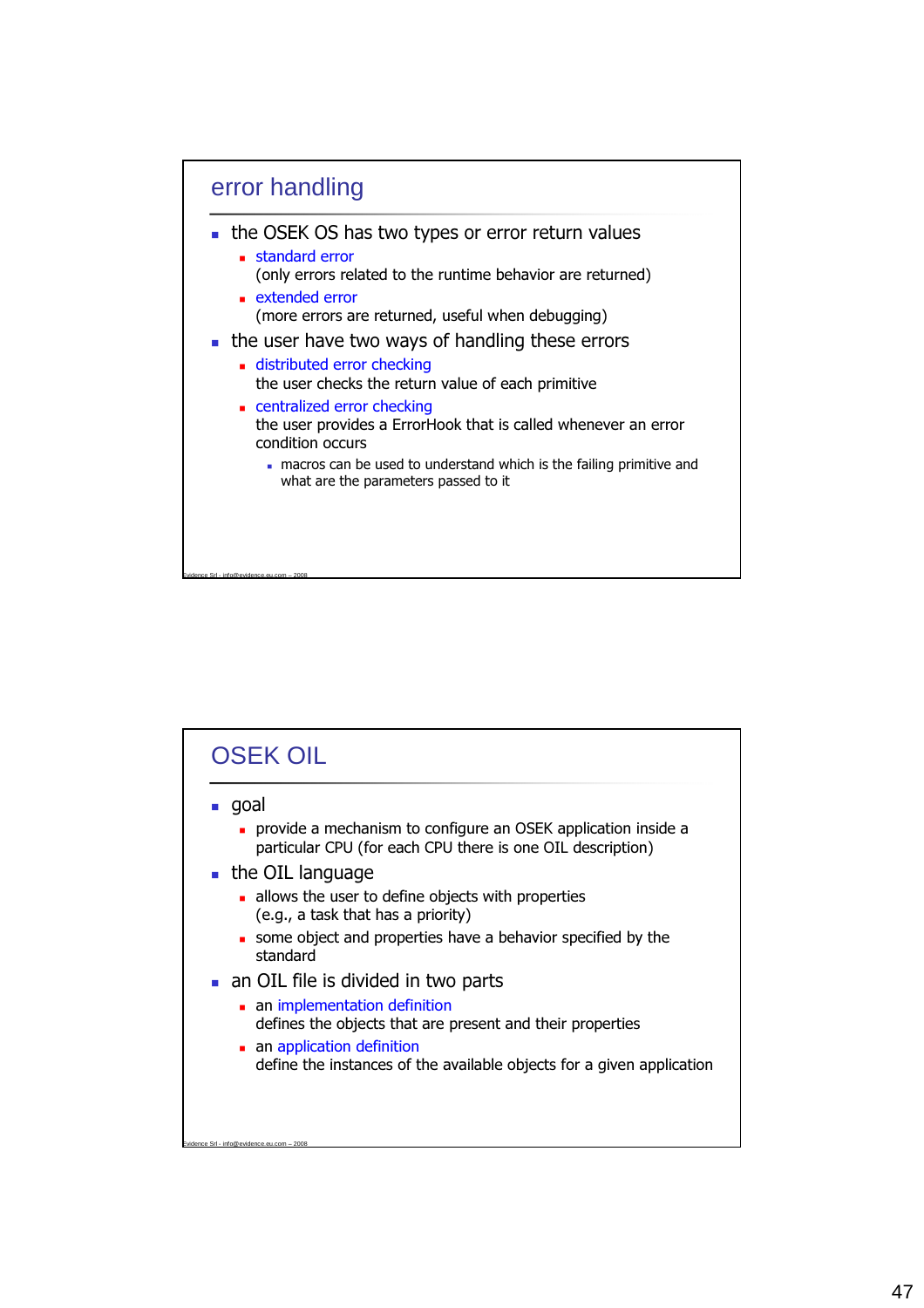

| <b>EVENT</b><br>the event owned by a task. A<br><b>ALARM</b><br>the alarm is based on a counter<br><b>MESSAGE</b><br>the COM message which provides local or network communication<br>$\blacksquare$ COM<br>the communication subsystem |
|-----------------------------------------------------------------------------------------------------------------------------------------------------------------------------------------------------------------------------------------|
| $\blacksquare$ NM<br>the network management subsystem                                                                                                                                                                                   |